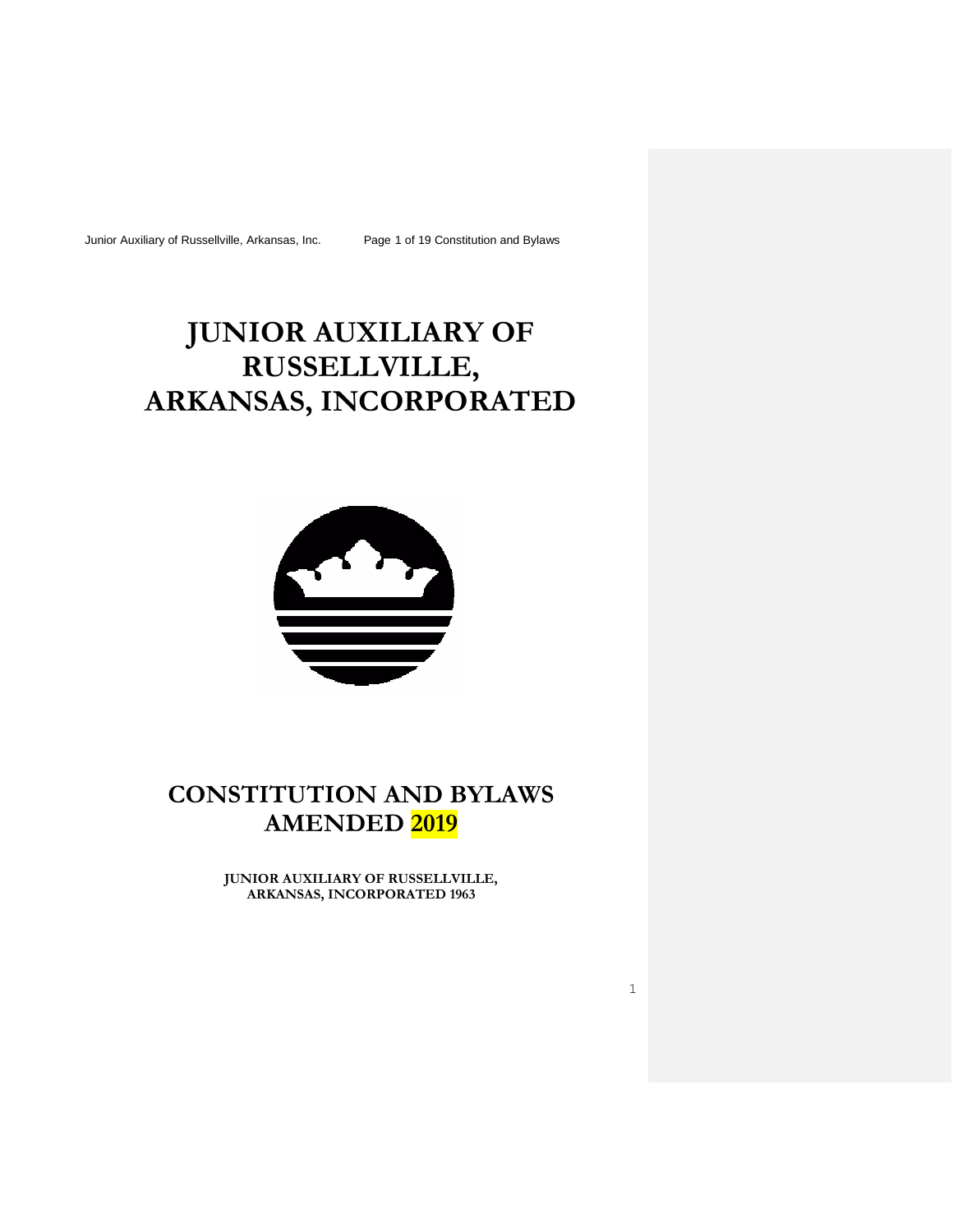Junior Auxiliary of Russellville, Arkansas, Inc. Page 2 of 19 Constitution and Bylaws

# **CONSTITUTION AND BYLAWS**

**AMENDED February 04, 2019** June 6, 2019

# **BYLAWS**

# **ARTICLE I. NAME**

THE NAME OF THIS ORGANIZATION SHALL BE THE JUNIOR AUXILIARY OF RUSSELLVILLE, ARKANSAS, INCORPORATED.

# **ARTICLE II. PURPOSE and Policies**

# SECTION 1. PURPOSE

THE PURPOSE OF THIS ORGANIZATION SHALL BE TO ENCOURAGE MEMBERS TO RENDER CHARITABLE SERVICES WHICH ARE BENEFICIAL TO THE GENERAL PUBLIC, WITH PARTICULAR EMPHASIS ON CHILDREN; TO COOPERATE WITH OTHER ORGANIZATIONS PERFORMING SIMILAR SERVICES.

THIS ORGANIZATION IS ORGANIZED EXCLUSIVELY FOR CHARITABLE, EDUCATIONAL, RELIGIOUS, OR SCIENTIFIC PURPOSES WITHIN THE MEANING OF SECTION 501(c)(3) OF THE INTERNAL REVENUE CODE.

# SECTION 2. POLICIES

THE POLICIES OF THE JUNIOR AUXILIARY OF RUSSELLVILLE, ARKANSAS, INC., SHALL BE IN HARMONY WITH THE POLICIES OF THE NATIONAL ASSOCIATION OF JUNIOR AUXILIARIES, INCORPORATED.

# **ARTICLE III. FIELD OF SERVICE**

THE FIELD OF SERVICE SHALL BE Russellville, Arkansas, and School District 14 in Pope County, Arkansas.

(All language in upper case in the Constitution, Bylaws and Standing Rules is mandated by NAJA.)

# **ARTICLE IV. MEMBERSHIP**

# SECTION 1. CLASSES OF MEMBERSHIP

A WOMAN WHO IS AT LEAST TWENTY-ONE (21) YEARS OF AGE who has beenis a resident of the Russellville area for a minimum of one (1) year-MAY BE CONSIDERED ELIGIBLE FOR MEMBERSHIP. If the person has resided in the Russellville area for one (1) year, but has moved temporarily and returned to the Russellville area, the one (1) year residency requirement may be

**Formatted:** Highlight **Formatted:** Highlight **Formatted:** Highlight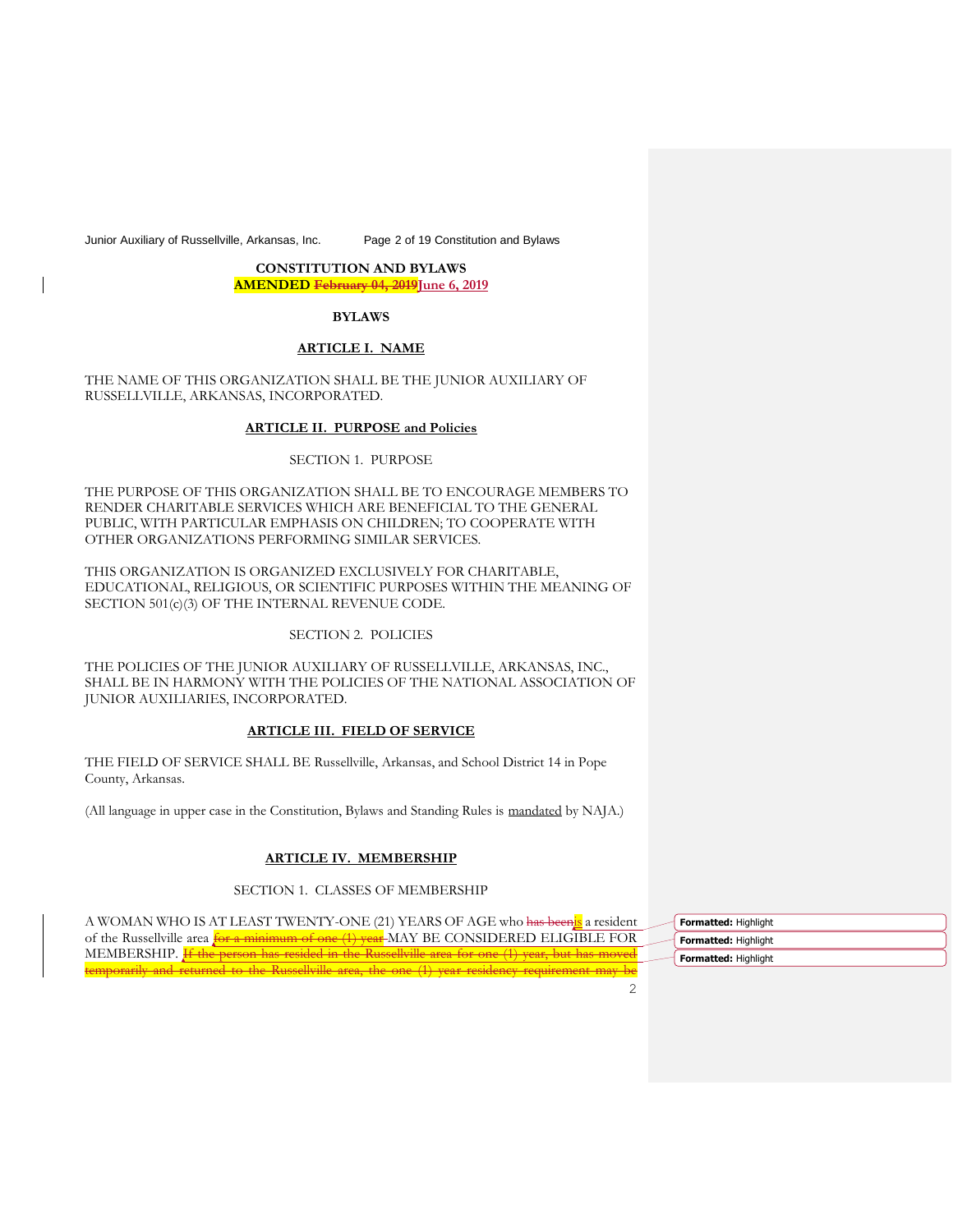Junior Auxiliary of Russellville, Arkansas, Inc. Page 3 of 19 Constitution and Bylaws

waived. In the absence of a Junior Auxiliary chapter in their current town of residence, they She may

be eligible for membership with Junior Auxiliary of Russellville as long as residence is within a reasonable commuting distance to Russellville.

THE CLASSES OF MEMBERSHIP SHALL BE AS FOLLOWS:

- A**.** PROVISIONAL PROVISIONAL MEMBERS ARE THOSE WHO ARE ENGAGED IN COMPLYING WITH THE REQUIREMENTS FOR ADMISSION TO ACTIVE MEMBERSHIP AND ARE NOT ELIGIBLE TO VOTE OR HOLD OFFICE. PROVISIONAL MEMBERS ARE REQUIRED TO SERVE A TERM OF SIX (6) MONTHS AND TO COMPLETE A PROVISIONAL COURSE WITHIN THIS PERIOD and accrue a minimum of thirty-six (36) hours. ONE EXTENSION OF SIX (6) MONTHS MAY BE GRANTED BY THE LOCAL BOARD IN THE CASE OF A PROVISIONAL WHO FOR UNAVOIDABLE REASONS IS UNABLE TO COMPLETE THE COURSE WITHIN THE REQUIRED TIME. PROVISIONAL MEMBERS SHALL BE REQUIRED TO COMPLETE PROVISIONAL EDUCATION AND TRAINING IN A MANNER SATISFACTORY TO THE LOCAL BOARD AND IN ACCORDANCE WITH THE ASSOCIATION PROVISIONAL TRAINING MANUAL; SHALL ATTEND AT LEAST TWO/THIRDS (2/3) OF THE REGULAR MEETINGS HELD BY THE CHAPTER DURING THIS PERIOD AND SHALL PAY DUES TO THE CHAPTER. ALL HOURS ACCRUED BY A PROVISIONAL SHALL BE RECORDED AS PROVISIONAL HOURS UNDER EDUCATION. A CHAPTER MEMBERSHIP CARD SHALL BE SENT TO NAJA HEADQUARTERS WITHIN THIRTY 30) DAYS UPON ACCEPTANCE OF THE PROVISIONAL MEMBER.
- B. ACTIVE ACTIVE MEMBERS ARE THOSE WHO HAVE COMPLETED THE REQUIREMENTS FOR PROVISIONAL MEMBERSHIP AND HAVE BEEN ADMITTED TO ACTIVE MEMBERSHIP BY A TWO-THIRDS (2/3) VOTE OF THE LOCAL BOARD. THEY SHALL BE ENTITLED TO ALL THE PRIVILEGES AND RIGHTS OF MEMBERSHIP, INCLUDING THE RIGHT TO HOLD OFFICE AND TO VOTE, AND ARE RESPONSIBLE FOR CARRYING OUT THE ACTIVITIES OF THE CHAPTER.
	- 1. REQUIREMENTS: TO MAINTAIN MEMBERSHIP IN GOOD STANDING, A MEMBER SHALL PAY DUES TO THE ASSOCIATION ANNUALLY and meet all financial obligations (see Standing Rules), AND SHALL OBTAIN A MINIMUM OF seventy-two (72) hours, including a minimum of TWENTY-FOUR (24) SERVICE HOURS AND TWELVE (12) EDUCATION HOURS PER YEAR. FOR EDUCATION PURPOSES CHAPTER MEETINGS SHALL COUNT ONE HOUR EACH. **Eight (8)Six (6)** CHAPTER MEETINGS MUST APPLY TOWARD THE ANNUAL EDUCATION REQUIREMENT. OTHER EDUCATION HOURS MAY BE OBTAINED FROM ADDITIONAL CHAPTER MEETINGS, ANNUAL MEETING, AREA MEETINGS, AND CHAPTER/COMMUNITY SEMINARS. FINANCE AND ADMINISTRATION HOUR REQUIREMENTS SHALL BE AT

**Formatted:** Highlight

**Formatted:** Highlight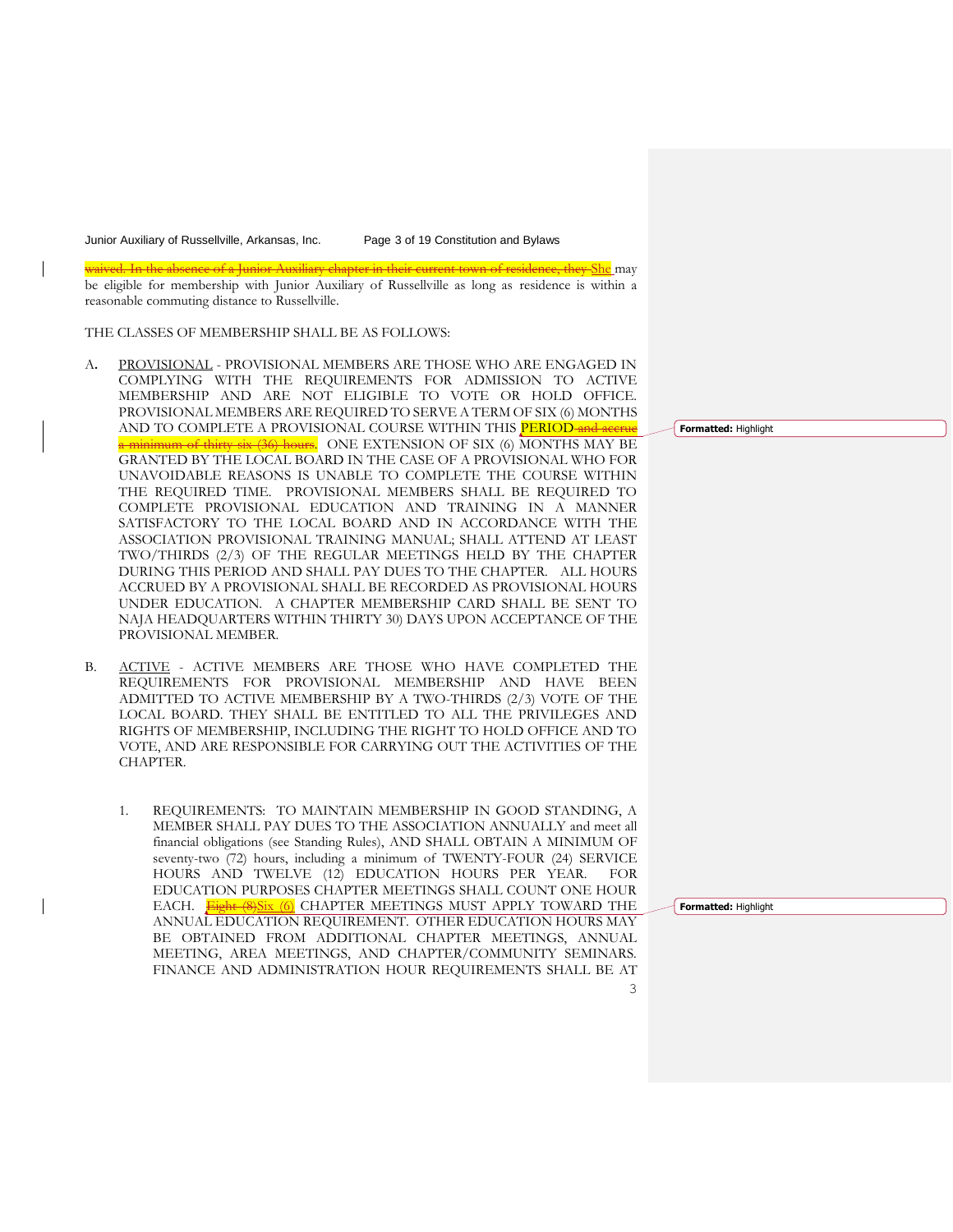Junior Auxiliary of Russellville, Arkansas, Inc. Page 4 of 19 Constitution and Bylaws

THE DISCRETION OF THE CHAPTER. ALL HOURS SHALL BE ACCRUED UNDER THE SUPERVISION OF THE LOCAL BOARD.

- 2. PENALTIES: AN ACTIVE MEMBER FAILING TO FULFILL THE YEARLY REQUIREMENTS FOR MEMBERSHIP FORFEITS THAT YEAR OF WORK ACCREDITED TOWARD ASSOCIATE MEMBERSHIP ELIGIBILITY. (See Standing Rules)
- 3. PRIVILEGES: a.) ANY MEMBER WHO, AFTER HAVING SERVED A MINIMUM OF FIVE (5) ACTIVE YEARS AND HAVING PAID TO THE ASSOCIATION A TOTAL AMOUNT EQUAL TO TEN (10) ADDITIONAL YEARS OF CURRENT ASSOCIATE DUES SHALL BE ABSOLVED FROM FURTHER FINANCIAL OBLIGATION. b.) AT THE DISCRETION OF THE LOCAL BOARD, A MEMBER MAY BE TEMPORARILY EXCUSED FROM ACTIVE SERVICE. (See Standing Rules) c.) Any member in good standing shall be: entitled to vote, eligible for elected office, eligible for appointed offices and chairmanships, entitled to propose and/or second Provisional candidates, and entitled to participate in all Junior Auxiliary functions.
- C. ASSOCIATE ASSOCIATE MEMBERS ARE THOSE WHO, WHILE SERVING AS ACTIVE MEMBERS IN GOOD STANDING OF A PROVISIONAL OR ACTIVE JUNIOR AUXILIARY CHAPTER, HAVE ACCUMULATED A MINIMUM OF FIVE (5) YEARS OF ACTIVE SERVICE AND WHO DESIRE TO CHANGE MEMBERSHIP CLASSIFICATION. THE MEMBER SHALL PAY ASSOCIATE DUES. AT THE DISCRETION OF THE CHAPTER, AN ASSOCIATE MEMBER MAY BE ACCORDED ASSOCIATE ACTIVE STATUS.
- D. LIFE LIFE MEMBERS ARE THOSE WHO, AFTER HAVING ACCUMULATED A MINIMUM OF FIVE (5) YEARS OF ACTIVE SERVICE, HAVE PAID TO THE ASSOCIATION A TOTAL AMOUNT EQUAL TO TEN (10) ADDITIONAL YEARS OF CURRENT ASSOCIATE DUES. AT THE DISCRETION OF THE CHAPTER, A LIFE MEMBER MAY BE ACCORDED LIFE/ACTIVE STATUS. Life members wishing to retain the right to vote on new members may do so by performing twenty-four (24) hours of work per year.
- E. SUSTAINING SUSTAINING MEMBERS ARE THOSE PERSONS IN THE COMMUNITY WHO ARE NOT ELIGIBLE FOR ACTIVE MEMBERSHIP AND UPON WHOM THE CHAPTER DESIRES TO BESTOW AN HONORARY MEMBERSHIP DUE TO OUTSTANDING SERVICE OR FINANCIAL CONTRIBUTION TO THE CHAPTER.
- F. NON-RESIDENT ACTIVE MEMBERS IN GOOD STANDING ARE ENTITLED TO NON-RESIDENT MEMBERSHIP, WHICH IS OPEN TO THOSE WHOSE RESIDENCE IS CHANGED TO THAT OF ANOTHER COMMUNITY.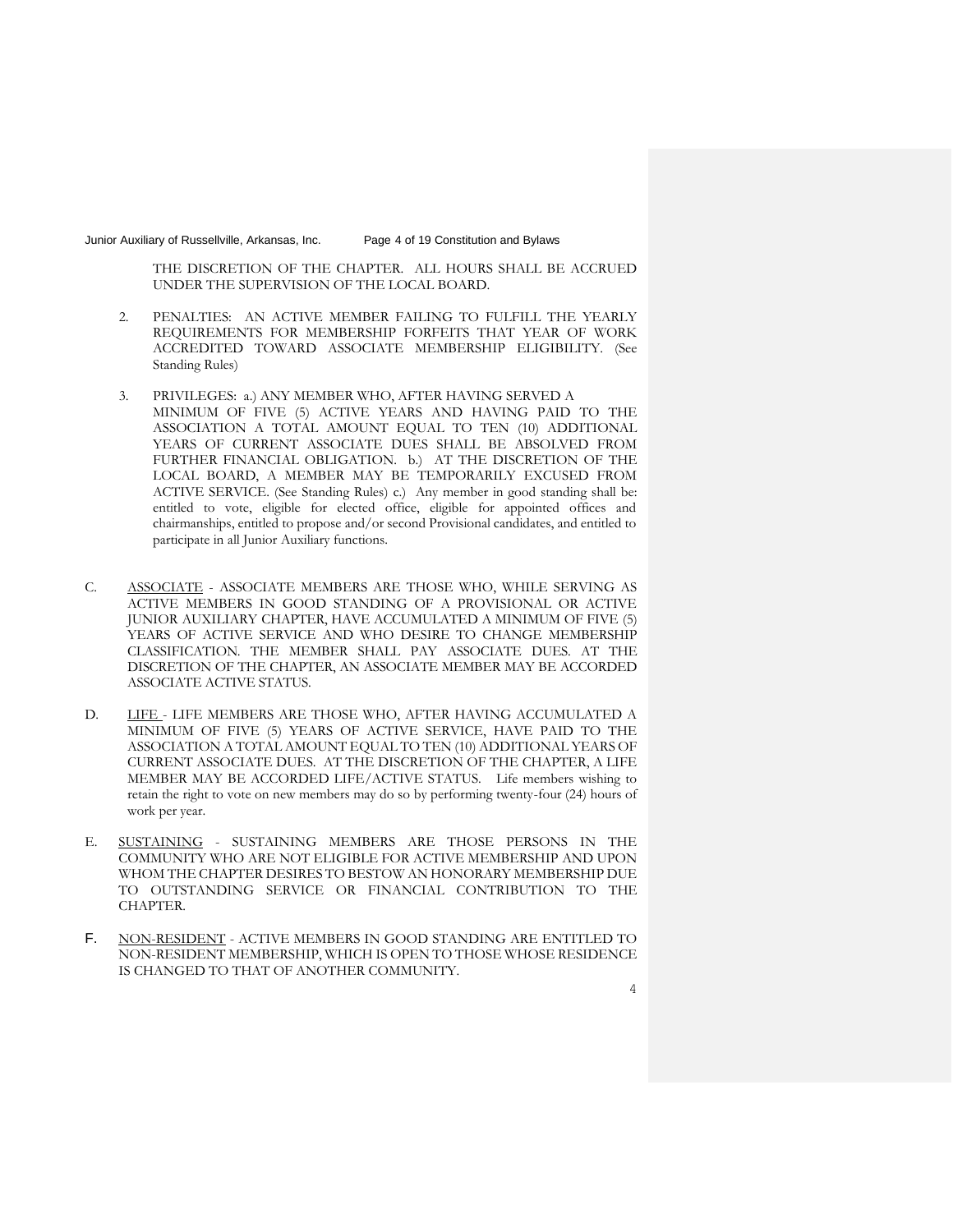Junior Auxiliary of Russellville, Arkansas, Inc. Page 5 of 19 Constitution and Bylaws

IF A NON-RESIDENT MEMBER WISHES TO COMPLETE ACTIVE OBLIGATION AND ATTAIN ASSOCIATE STATUS THE MEMBER MUST:

- 1. COMPLETE TWENTY-FOUR (24) HOURS OF VOLUNTEER COMMUNITY SERVICE WITHIN THE COMMUNITY AND TWELVE (12) EDUCATION HOURS PER REMAINING YEAR TO FULFILL THE REQUIREMENTS;
- 2. PAY NON-RESIDENT DUES TO CHAPTER OF RECORD;
- 3. REPORT SERVICE AND EDUCATION HOURS TO CHAPTER OF RECORD by April 30<sup>15</sup>.

UPON ATTAINING ASSOCIATE STATUS, THE MEMBER PAYS TO THE ASSOCIATION A TOTAL AMOUNT EQUAL TO TEN (10) YEARS OF ASSOCIATE DUES TO ATTAIN LIFE STATUS.

#### SECTION 2. ADMISSION TO MEMBERSHIP

A WOMAN WHO IS AT LEAST TWENTY-ONE (21) YEARS OF AGE who has beenis a resident of the Russellville area  $\frac{f}{f}$  a minimum of one  $(1)$  year MAY BE CONSIDERED ELIGIBLE FOR MEMBERSHIP. **In the absence of a Junio Example 16 Fesidence, theyShe** may be eligible for membership with Junior Auxiliary of Russellville as long as residence is within a reasonable commuting distance to Russellville.

# SECTION 3. MEMBERSHIP PROCEDURE

See Standing Rules.

# SECTION 4. CHANGES IN MEMBERSHIP

Notification to change from Active to Associate and/or Life membership classifications must be given to the Treasurer two (2) months prior to the status change. Changes to another class of membership shall become effective upon the approval of the Executive Board.

ANY MEMBER IN GOOD STANDING WHO CHANGES RESIDENCE SHALL BE PERMITTED TRANSFER PRIVILEGES TO A CHAPTER IN THE NEW LOCALITY. THE RIGHT OF TRANSFER GRANTED IN THIS SECTION DOES NOT EXTEND TO A PERSON WHO HAS BEEN DROPPED OR WHO HAS RESIGNED FROM AUXILIARY MEMBERSHIP. PROVISIONAL and Active MEMBERS SHALL TAKE ANY ADDITIONAL TRAINING REQUIRED BY THE CHAPTER TO WHICH THEY TRANSFER. IF THERE ARE NO VACANCIES IN THE CHAPTER TO WHICH A MEMBER IS TRANSFERRING, THE NAME OF THE MEMBER SHALL BE PLACED ON THE WAITING LIST AND SHALL BE ACCEPTED IN ORDER OF APPLICATION.

A member who resigns or is dropped from a Chapter for non-payment of dues should not be accepted again as a member of that Chapter without approval of the Executive Board.

**Formatted:** Highlight

**Formatted:** Highlight **Formatted:** Highlight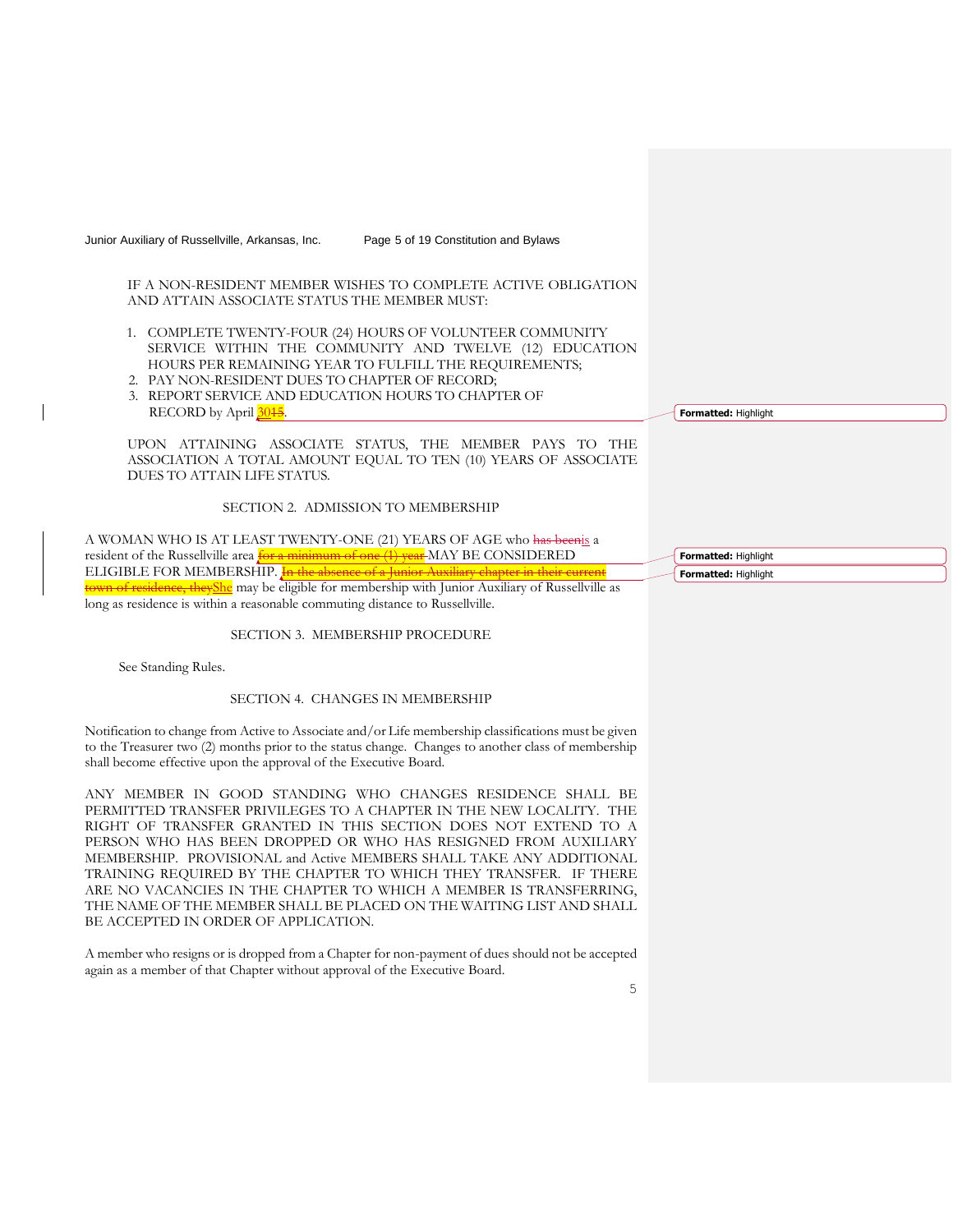Junior Auxiliary of Russellville, Arkansas, Inc. Page 6 of 19 Constitution and Bylaws

A member may submit a written request for a leave of absence to the Executive Board. A leave of absence may be granted at the discretion of the Executive Board. The member will forfeit one year of active membership if approved. An active member who cannot fulfill her requirements for any given year may be granted a leave of absence. The leave of absence will be requested of and granted a leave of absence. The leave of absence will be requested of and granted by the board for the period needed, not to exceed one year.

#### **ARTICLE V. DUES AND CHARGES**

ALL CLASSES OF MEMBERSHIP WITH THE EXCEPTION OF PROVISIONAL AND LIFE MEMBERS SHALL PAY ANNUAL DUES TO THE ASSOCIATION.

ACTIVE MEMBERS (INCLUDING MEMBERS ON LEAVE OF ABSENCE) AND NON-RESIDENT MEMBERS SHALL PAY \$65 ANNUAL DUES and \$10 local dues. ASSOCIATE MEMBERS SHALL PAY \$35 ANNUAL DUES.

PROVISIONAL MEMBERS SHALL BE LIABLE FOR CHAPTER DUES IMMEDIATELY UPON ACCEPTANCE OF THE INVITATION TO MEMBERSHIP. ACTIVE, ASSOCIATE, AND NON-RESIDENT DUES FOR THE COMING YEAR SHALL BE PAYABLE TO THE CHAPTER NO LATER THAN April 1st.

ALL DUES ARE PAYABLE TO THE ASSOCIATION UPON RECEIPT OF STATEMENT AND ARE DELINQUENT AFTER JULY 15. AN ASSOCIATE MEMBER MAY, AT ANY TIME, PAY THE EQUIVALENT OF TEN YEARS ASSOCIATE DUES TO ATTAIN THE STATUS OF LIFE MEMBER. THIS AMOUNT MUST BE FORWARDED IMMEDIATELY TO HEADQUARTERS IN ORDER FOR LIFE MEMBERSHIP STATUS TO BE GRANTED. Failure to pay dues by May 1 shall constitute a resignation. Members failing to pay all accumulated fines by April 15 shall forfeit that year of work accredited toward Associate membership eligibility.

REFUNDS OF DUES WILL NOT BE MADE TO MEMBERS RESIGNING DURING THE FISCAL YEAR.

REFUNDS WILL NOT BE MADE TO PROVISIONAL MEMBERS FAILING TO MEET THE REQUIREMENTS or resigning from membership.

ASSOCIATE MEMBERS DROPPED FOR NON-PAYMENT OF DUES MAY BE REINSTATED UPON PAYMENT OF A MINMUM OF CURRENT YEAR ASSOCIATE DUES.

# **ARTICLE VI-CHAPTER MEETINGS**

SECTION 1. REGULAR AND SPECIAL MEETINGS.

Regular meetings shall be held the first Thursday of each month. FOR EDUCATION PURPOSES, CHAPTER MEETINGS SHALL COUNT ONE HOUR EACH. Eight (8)Six (6) CHAPTER **Formatted:** Highlight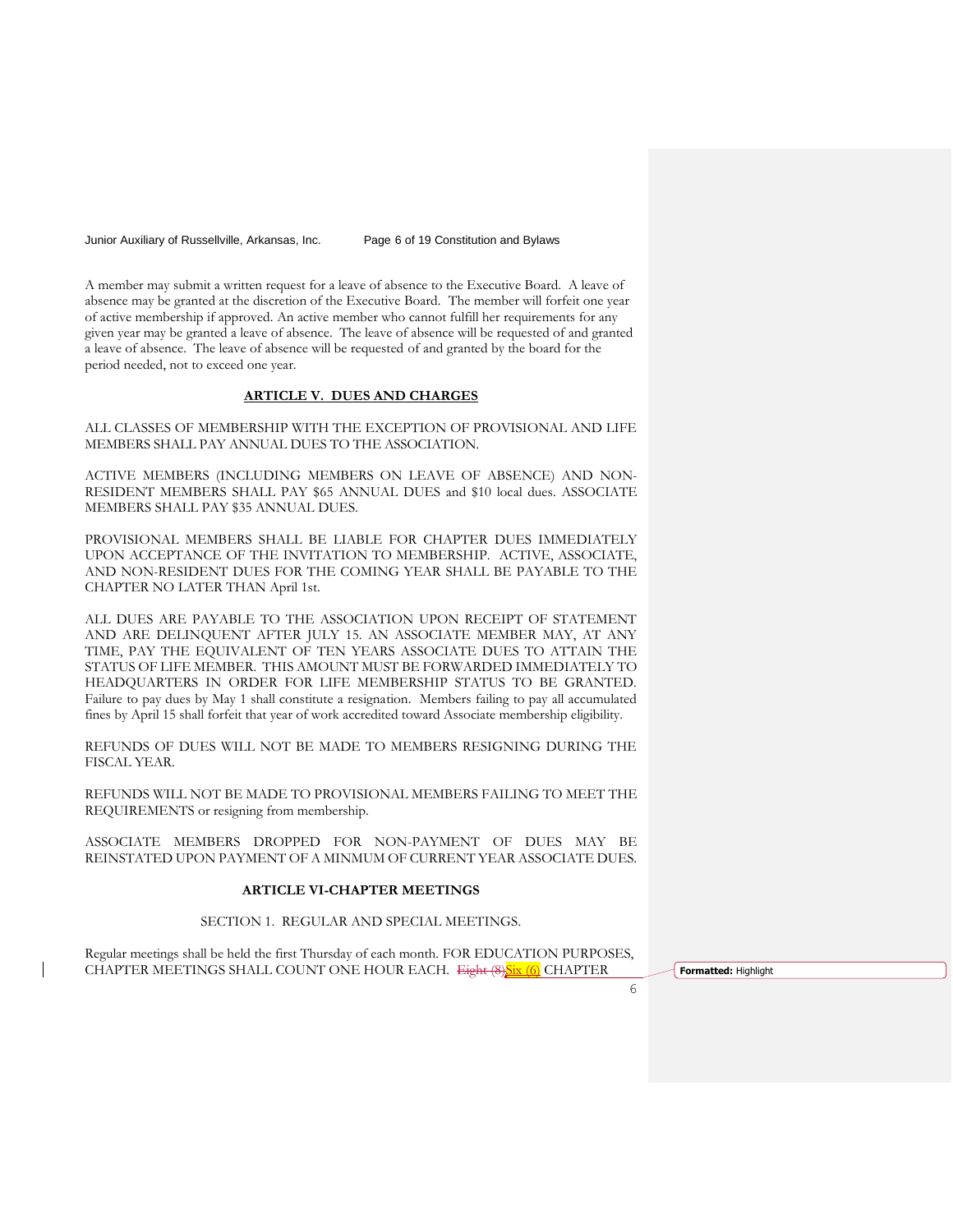# Junior Auxiliary of Russellville, Arkansas, Inc. Page 7 of 19 Constitution and Bylaws

# MEETINGS MUST APPLY TOWARD THE ANNUAL EDUCATION REQUIREMENT. CHAPTER MEETINGS HELD IN AN ELECTRONIC FORMAT ARE PROHIBITED.

Special meetings shall be held at the discretion of the Executive Board or upon written request of one-fifth (1/5) of the members of the Chapter.

# SECTION 2. QUORUM

A quorum shall consist of Majority (50%+1) of the voting members. A quorum must be present before any vote can be taken. A quorum for a meeting at which Provisional candidates are to be elected shall consist of three-fourths (3/4) of the voting members.

The voting body shall consist of the membership in good standing. All matters shall be determined by a majority vote of the members present, except projects, which shall require a two-thirds (2/3) vote of the members present.

# SECTION 3. VOTING

ABSENTEE BALLOTS AND PROXY VOTING ARE PROHIBITED. Members and election of officers should not be done electronically.

#### **SECTION 4. Evening Chapter Review Meetings**

p<del>ter review meetings shall be held the first Tuesday immediately following the regular</del> Thursday Chapter meeting. For education purposes, evening Chapter review meetings shall count one hour each. The education hours acquired by attending these meetings shall count toward the requirement that each member attend at least eight (8) Chapter meetings.

pose of the evening Chapter review meeting is to review the business conducted at  $\overline{\phantom{a}}$ Chapter meetings and to offer an additional opportunity for members to obtain the required annual education hours. Members may only receive continuing education hours for for a maximum of four (4) evening review meetings per year. ttended after the max amount will not count towards the continuing education hour requirement.

The First Vice President or her designee shall preside at the evening Chapter review meetings.

#### SECTION 45. EXCUSED ABSENCES

As a courtesy Officers and Committee Chairman should provide advance notice of their absence to the President. It is the responsibility of the Officer or Chairman to provide a report for their committee/officer actions. The Executive Board will not grant excused absences from a monthly chapter meeting. Officer and Standing Committee reports must be provided to their designee to be presented at the Monthly Chapter Meeting.

**Formatted:** Highlight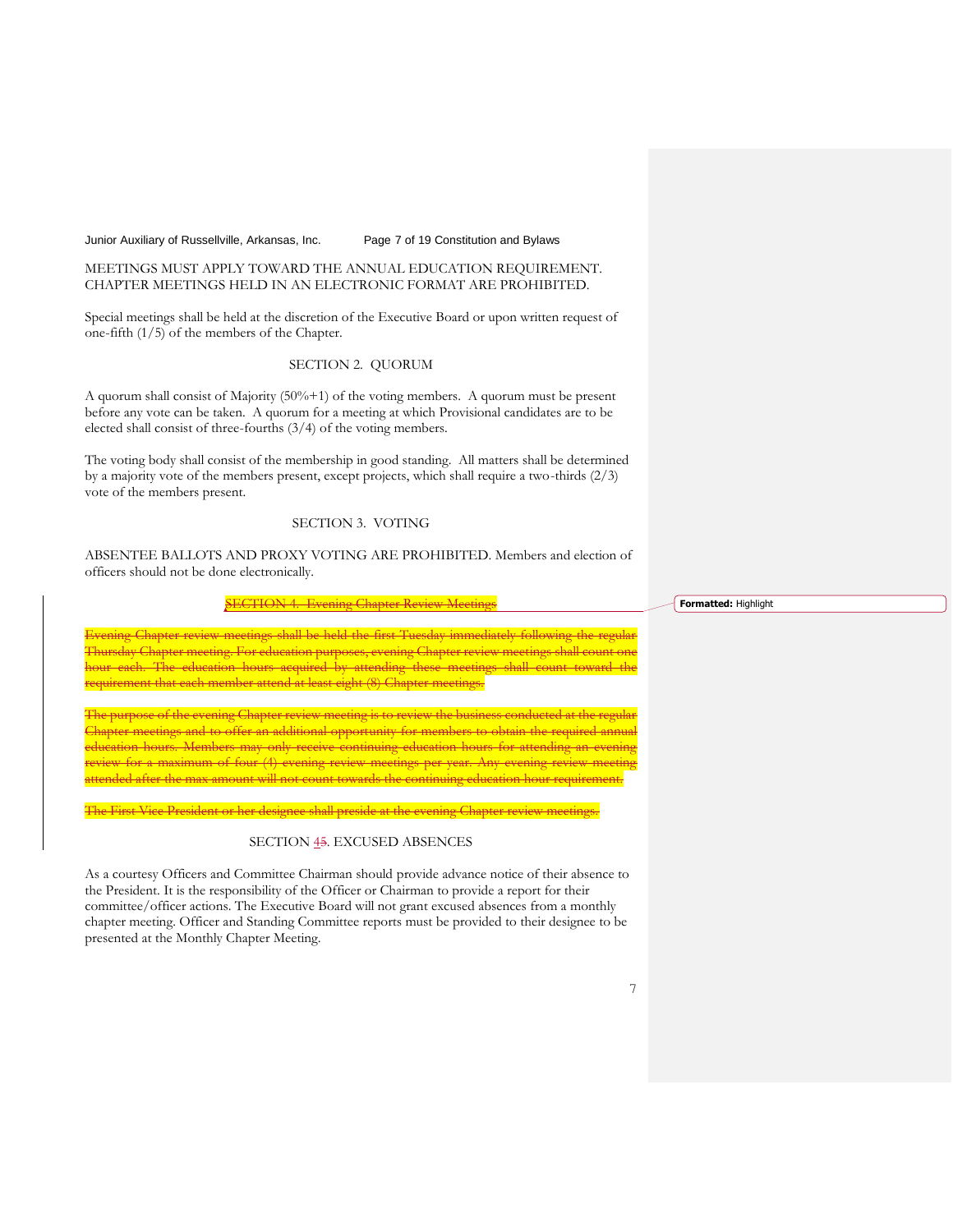Junior Auxiliary of Russellville, Arkansas, Inc. Page 8 of 19 Constitution and Bylaws

# **ARTICLE VII. OFFICERS**

CHAPTER OFFICERS ARE THE PRESIDENT, First and Second VICE-PRESIDENTs, RECORDING SECRETARY, Corresponding Secretary, TREASURER and Assistant Treasurer, Historian and Parliamentarian.

# SECTION 1. NOMINATION AND ELECTION

The Parliamentarian shall give a nominating form to the Active membership at the January Chapter meeting for the purpose of soliciting the names of members who are interested in serving as officers. The form will contain the established criteria for each office. The Nominating Committee shall present a slate of candidate(s) to members by email no later than one (1) week before the February Chapter meeting. At the February Chapter meeting, the slate may be approved by acclimation. If not, nominations will be made from the floor. Officers are elected by ballot at the March Chapter meeting for a term of one (1) year, or until successors are chosen. OFFICERS ASSUME DUTIES AT THE BEGINNING OF THE CHAPTER FISCAL YEAR, MAY 1. If a vacancy occurs in the office of First Vice-President, the Nominating Committee will bear the responsibility of presenting a candidate to the membership. If vacancy occurs in any other office, a replacement will be appointed by the President with approval of the Executive Board.

The President shall have been a member of the Executive Board for at least one (1) year previously. A member may not hold the same Executive Board office more than two (2) consecutive years.

# SECTION 2. DUTIES AND TERM OF OFFICE

THE PRESIDENT IS THE CHIEF EXECUTIVE OFFICER OF THE CHAPTER, PRESIDES AT ALL CHAPTER, AND EXECUTIVE BOARD MEETINGS, AND IS AN EX-OFFICIO MEMBER TO ALL COMMITTEES EXCEPT THE NOMINATING COMMITTEE. THE PRESIDENT APPOINTS ALL COMMITTEES INCLUDING THE CHAIRMAN, UNLESS OTHERWISE PROVIDED. The President shall serve as the Constitution Committee Chair-and hall be responsible for coordinating the submission of award nominations to NAJA. ONE YEAR

TERM OF OFFICE AFTER HAVING SERVED AS VICE-PRESIDENT.

THE First VICE-PRESIDENT ASSUMES THE DUTIES OF THE PRESIDENT IN THE ABSENCE OF THE PRESIDENT. The First Vice-President shall be President-elect; shall serve as Provisional Trainer. ELECTED FOR A TERM OF ONE YEAR. AUTOMATICALLY BECOMES THE PRESIDENT THE NEXT YEAR; MOVES TO EX-OFFICIO THE FOLLOWING YEAR.

The Second Vice-President shall serve as Projects Chairman and shall be responsible for organizing the Projects/Provisional Day Meeting, at which possible projects for the coming year are presented to the membership, and Projects Training Day, as deemed necessary, to train membership on new projects that have been voted in for the year. The Second Vice-President shall work with all committee chairmen to insure that the various projects are scheduled in a manner that will contribute to a smooth **Formatted:** Highlight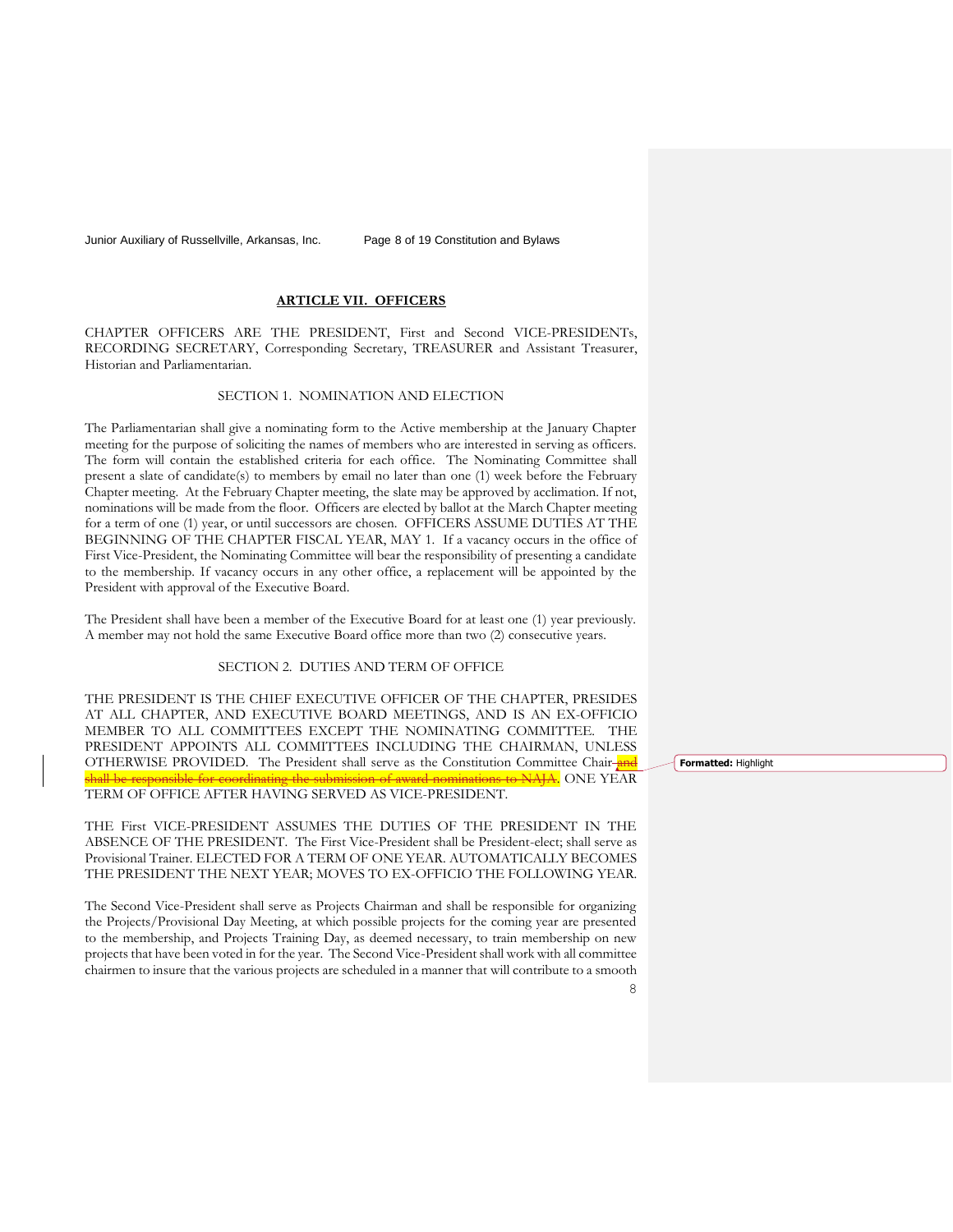Junior Auxiliary of Russellville, Arkansas, Inc. Page 9 of 19 Constitution and Bylaws

operational year and will schedule necessary reports from committee chairmen. The Second Vice President shall be responsible for a monthly calendar of chapter activities. The Second Vice President will also be the chapter Membership Chairman to be involved in the reengagement of the Chapter members.

THE RECORDING SECRETARY KEEPS THE MINUTES AND THE ROLL OF THE MEETINGS OF THE CHAPTER, AND THE EXECUTIVE BOARD, and of the Executive Committee of the Executive Board; KEEPS A CORRECT, CLASSIFIED LIST OF THE NAMES AND ADDRESSES OF ALL MEMBERS AND MAINTAINS A FILE OF ESSENTIAL RECORDS ON EACH MEMBER including but not limited to the Individual Permanent Record. THESE FILES ARE TRANSFERRED TO THE SUCCESSOR AT THE CLOSE OF THE TERM OF OFFICE. ELECTED FOR A TERM OF ONE YEAR; MAY BE RE-ELECTED FOR ONE ADDITIONAL TERM.

The Corresponding Secretary answers and keeps on file all correspondence relating to the Chapter and shall maintain correspondence with Associate, Life and Sustaining members. Responsibilities will also include expressing the membership's concerns through flowers, a card, or an act of concern and affection for any Junior Auxiliary member (Provisional, Active, Associate, Life or Sustaining) who is experiencing joyful or sad moments.

THE TREASURER and Assistant Treasurer ARE CUSTODIAN(s) OF ALL CHAPTER FUNDS; COLLECT ALL DUES AND ASSESSMENTS AND RECEIVE all MONIES; KEEP FULL AND ACCURATE ACCOUNTS AND PRESENT FINANCIAL STATEMENTS AT THE REGULAR MEETINGS OF THE CHAPTER AND THE BOARD; PRESENT AN ANNUAL REPORT OF THE BALANCE SHEET AT A CHAPTER MEETING AND TRANSFER TO SUCCESSORS ALL BOOKS AND FINANCIAL RECORDS. THE TREASURER and Assistant Treasurer IS (are) RESPONSIBLE FOR FILING ONLINE THE STATEMENT OF CASH BALANCES BY MAY 15, FOR PROMPT PAYMENT OF ALL DUES AND FEES TO NAJA HEADQUARTERS BY JULY 15, AND FOR SENDING A COPY OF FORM 990 or 990-N FILED WITH INTERNAL REVENUE SERVICE TO HEADQUARTERS BY OCTOBER 15 OF EACH YEAR. THE ASSISTANT TREASURER SHOULD BECOME THE TREASURER THE FOLLOWING YEAR **OR** THE TREASURER MAY BE RE-ELECTED FOR ONE ADDITIONAL TERM.

The Historian shall keep the scrapbook for Junior Auxiliary and shall be Outreach Committee Chairman. The completed scrapbook shall be presented to the Outgoing President at the May Chapter meeting.

The Parliamentarian shall be the Immediate Past President if not attaining Associate status that year; in which case, any member having three (3) consecutive Active years of service shall be eligible to be elected Parliamentarian. The Parliamentarian shall be familiar with parliamentary procedure according to Robert's Rules of Order Newly Revised, and shall so advise the President. The Parliamentarian shall be Chairman of the Membership and Nominating Committee and shall be a member of the Constitution Committee. (See Standing Rules).

**Formatted:** Highlight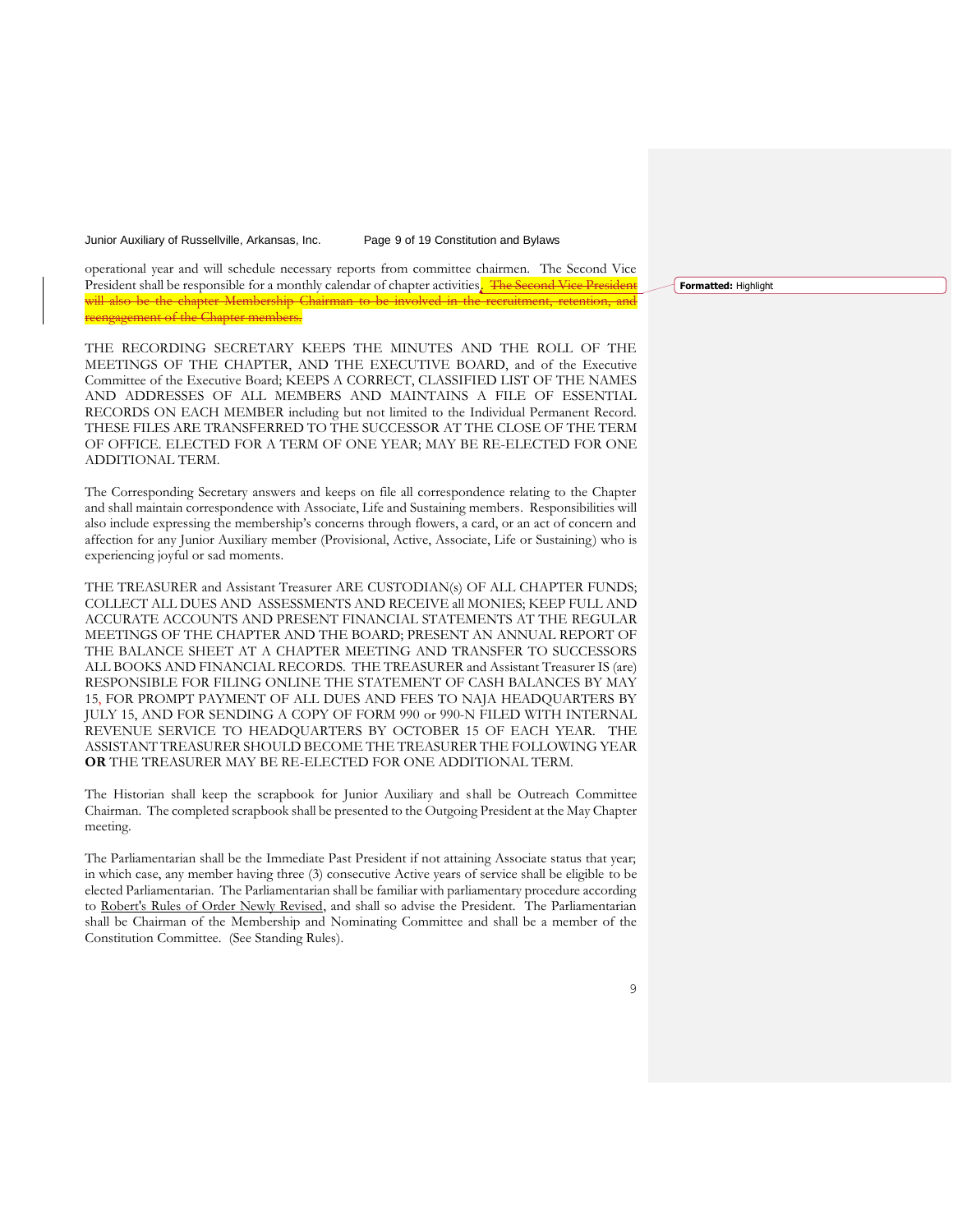Junior Auxiliary of Russellville, Arkansas, Inc. Page 10 of 19 Constitution and Bylaws

# **ARTICLE VIII- EXECUTIVE BOARD**

#### SECTION 1. COMPOSITION AND DUTIES

THE EXECUTIVE BOARD IS COMPOSED OF THE OFFICERS, with the First Vice President acting as liaison for THE CHAIRMEN OF COMMITTEES INVOLVING ADMINISTRATIVE responsibility and the Second Vice President acting as liaison for committees with PROGRAM RESPONSIBILITY, and the chairmen of the Education, Finance, and Public Relations Committees and the Associate Liaison to the Board. EXCEPT AS OTHERWISE PROVIDED, CHAIRMEN ARE APPOINTED BY THE PRESIDENT. THE TERM OF OFFICE OF THE CHAIRMEN IS ONE YEAR.

THE EXECUTIVE BOARD HAS GENERAL CHARGE AND CONTROL OF THE BUSINESS AND PROPERTY OF THE CHAPTER. IT IS RESPONSIBLE FOR THE MONTHLY EXAMINATION OF THE STATEMENTS OF ALL CHAPTER BANK ACCOUNTS. All legal documents and/or contracts with the Junior Auxiliary of Russellville, Arkansas, Incorporated, must be signed by a member of the Executive Board with the Board's prior knowledge and approval.

IT PRESENTS TO THE MEMBERSHIP ALL PROPOSED MAJOR PROGRAM ACTIVITIES FOR RATIFICATION.

# SECTION 2. MEETINGS

THE EXECUTIVE BOARD HOLDS REGULARLY SCHEDULED MEETINGS. SPECIAL MEETINGS MAY BE CALLED BY THE PRESIDENT OR UPON REQUEST OF MEMBERS OF THE BOARD.

**SECTION 3. THE EXECUTIVE COMMITTEE OF THE EXECUTIVE BOARD**

i<del>ve Committee shall consist of the President, First Vice-President, Second Vice-</del> President, Corresponding Secretary, Recording Secretary, Treasurer, Parliamentarian and Historian. The Executive Committee shall have the power to act for the Executive Board in the interim between meetings of the Board and shall assist the President in making any major decisions. The resident shall have the authority to call special meetings of the Executive Committee at any

**Formatted:** Highlight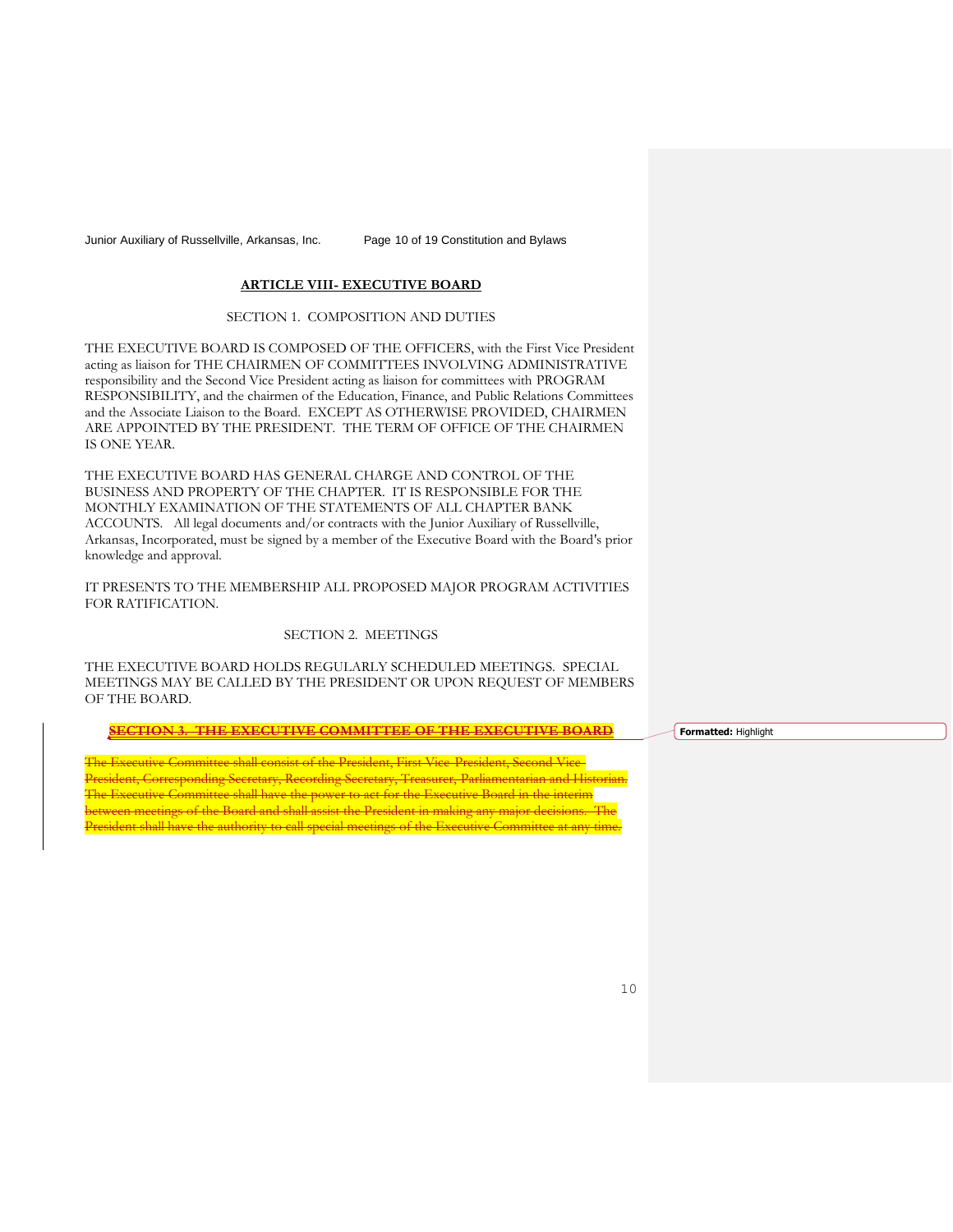Junior Auxiliary of Russellville, Arkansas, Inc. Page 11 of 19 Constitution and Bylaws

# **ARTICLE IX-COMMITTEES**

SECTION 1. STANDING COMMITTEES

#### **A. FINANCE COMMITTEE**

THERE SHALL BE A FINANCE COMMITTEE THAT SHALL FUNCTION AS THE FINANCIAL FACT-FINDING COMMITTEE TO ADVISE THE BOARD AND CHAPTER ON MATTERS RELATING TO FINANCING CHAPTER ADMINISTRATION AND COMMUNITY SERVICE PROGRAM. THE COMMITTEE SHALL BE COMPOSED OF THE TREASURER, Assistant Treasurer, AND THE OFFICERS OR CHAIRMEN OF COMMITTEES RESPONSIBLE FOR ANY PHASE OF THE CHAPTER FINANCING TOGETHER WITH SUCH OTHER MEMBERS AS SHALL BE DESIGNATED BY THE PRESIDENT. The committee shall be responsible for preparation of budgets; consulting and advising the Executive Board on problems and policies regarding dues collection, banking, taxes, and all business matters; studying and overseeing Chapter funds and investments; and suggesting, investigating, and directing fund-raising activities.

#### **B. PUBLIC RELATIONS COMMITTEE**

THERE SHALL BE A PUBLIC RELATIONS COMMITTEE WHOSE FUNCTION SHALL BE TO MAKE USE OF APPROPRIATE MEDIA FOR THE CHAPTER. IT SHALL ATTEMPT TO BUILD GOOD PUBLIC RELATIONS BY INTERPRETING CHAPTER ACTIVITIES TO THE PUBLIC SO THAT COMMUNITY UNDERSTANDING, INTEREST, AND SUPPORT WILL RESULT. The committee shall also research, submit, and maintain timeliness on NAJA awards and Grant opportunities for the chapter.

**Formatted:** Left

## **C. PROJECTS COMMITTEE**

.

THERE SHALL BE A PROJECTS COMMITTEE WHOSE FUNCTION SHALL BE TO SUPERVISE ALL COMMUNITY ACTIVITIES UNDERTAKEN BY THE CHAPTER IN ALL FIELDS OF WORK WITH THE EXCEPTION OF FINANCE; TO CONSULT WITH AND ADVISE THE EXECUTIVE BOARD ON PROBLEMS AND POLICIES REGARDING CHAPTER PROJECTS IN THE FIELDS OF WELFARE, HEALTH, RECREATION, CULTURE, OR EDUCATION; TO STUDY ASSOCIATION POLICIES AND REQUIREMENTS PERTAINING TO PROGRAM AND PROJECTS, AND TO MAKE RECOMMENDATIONS TO THE BOARD WHEN CHAPTER STANDARDS DO NOT COMPLY; TO STUDY AND CONFER WITH THE BOARD IN SEEING THAT CHAPTER PROJECTS ARE OF SUFFICIENT SCOPE TO ENABLE EACH MEMBER TO COMPLETE THE REQUIRED NUMBER OF HOURS PER YEAR; AND TO INTERPRET ALL PHASES OF THE PROGRAM TO THE CHAPTER AND TO COORDINATE THE PROGRAM SO THAT MEMBERS MAY HAVE THE KNOWLEDGE AND TRAINING NECESSARY FOR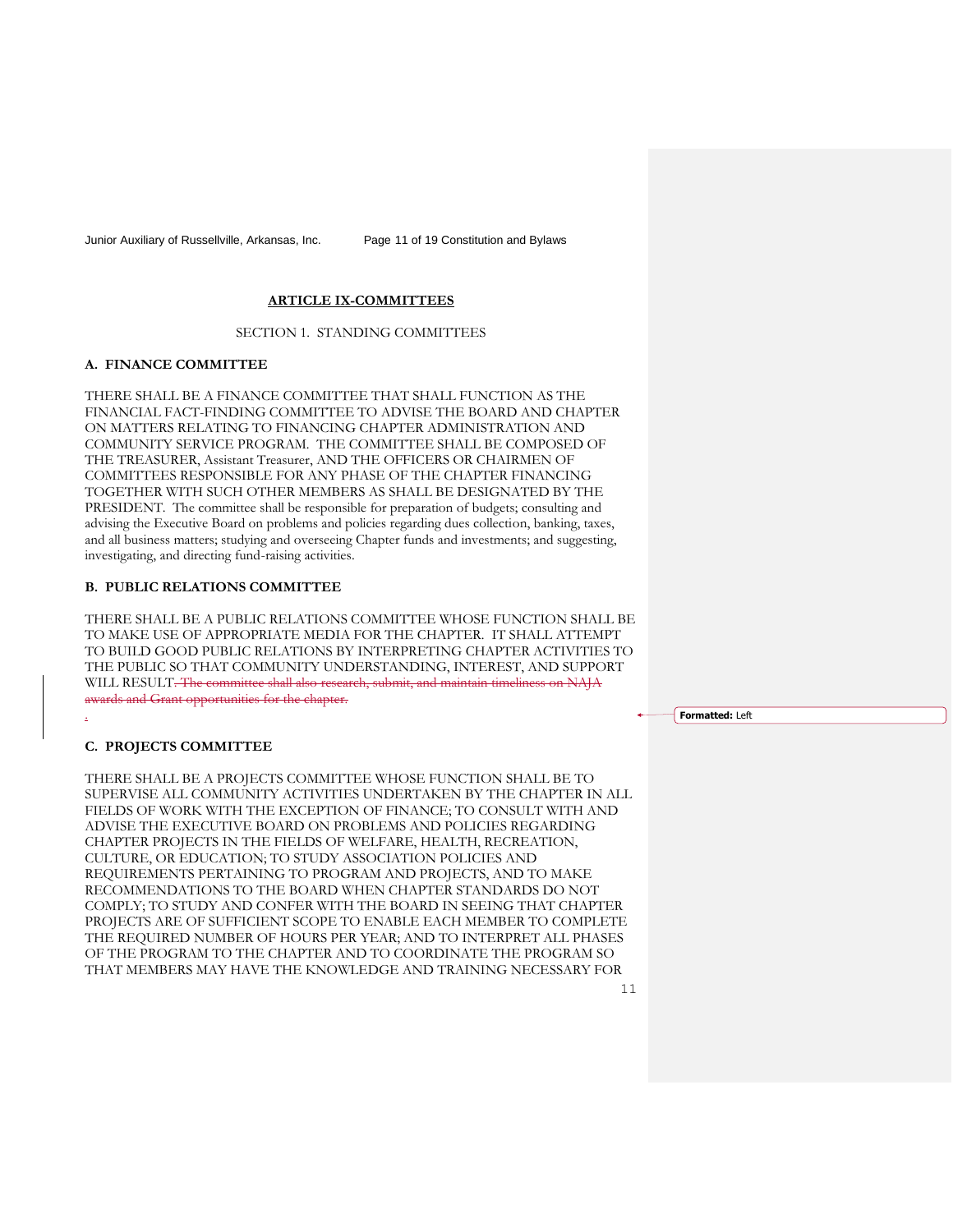Junior Auxiliary of Russellville, Arkansas, Inc. Page 12 of 19 Constitution and Bylaws

EFFECTIVE COMMUNITY SERVICE AND CITIZENSHIP. THE COMMITTEE SHALL BE COMPOSED OF the 2nd Vice President as GENERAL CHAIRMAN AND THE CHAIRMEN OF COMMITTEES RESPONSIBLE FOR ALL PHASES OF CHAPTER SERVICE, the Placement Chairman, Child Welfare chairman, Civic and Cultural Chairman, Health Committee chairman, and Community Education Chairman, TOGETHER WITH SUCH OTHER MEMBERS AS SHALL BE DESIGNATED BY THE PRESIDENT. THE CHAIRMAN OF THE COMMITTEE SHALL BE APPOINTED BY THE PRESIDENT AND SHALL KEEP ADEQUATE RECORDS OF CHAPTER ACTIVITIES WHICH SHALL BE TURNED OVER TO HER SUCCESSOR.

# **D. NOMINATING COMMITTEE**

THERE SHALL BE A NOMINATING COMMITTEE WHOSE FUNCTION SHALL BE TO PREPARE A SLATE OF CANDIDATES FOR ELECTION TO THE VARIOUS ELECTIVE OFFICES OF THE CHAPTER. THE PRESIDENT SHOULD NOT BE A MEMBER OF THIS COMMITTEE. The committee shall be composed of the Parliamentarian, who shall serve as Chairman and represent the Parliamentarian's Provisional class and the Executive Board, along with the Associate to the Board and an Active member in good standing representing each remaining Provisional class appointed by the President and subject to approval by the Executive Board. Proposed candidates for office serving on this committee should offer an immediate resignation, at which time the President will appoint a replacement for that committee position. (See Standing Rules)

# **E. EDUCATION COMMITTEE**

THERE SHALL BE AN EDUCATION COMMITTEE WHOSE FUNCTION SHALL BE TO IMPLEMENT THE EDUCATION PROGRAM FOR THE CHAPTER TO ENSURE THAT ALL CHAPTER MEMBERS COMPLETE NAJA AND CHAPTER REQUIREMENTS FOR EDUCATION HOURS. The Committee will report to chapter information regarding Area Meeting and Annual Education Conference. As well as, arrange for members to attend. The committee shall also **be responsible for coordination and submission of research**, NAJA awards.

# **F. SCHOLARSHIP COMMITTEE**

THERE SHALL BE A SCHOLARSHIP COMMITTEE WHOSE FUNCTION SHALL BE TO SEEK QUALIFIED APPLICANTS FOR THE GRADUATE SCHOLARSHIPS WHICH ARE AWARDED ANNUALLY BY NAJA and to oversee the distribution of local scholarships awarded by the Junior Auxiliary of Russellville, Arkansas, Inc. The Scholarship Committee shall be responsible for publicizing the NAJA and Auxiliary Scholarship Programs; contacting prospective applicants through schools and community agencies; screening, interviewing, and evaluating applicants; securing Chapter endorsement of the applicants; and mailing the completed applications to Association Office by the deadline established by the NAJA Scholarship Committee.

**Formatted:** Highlight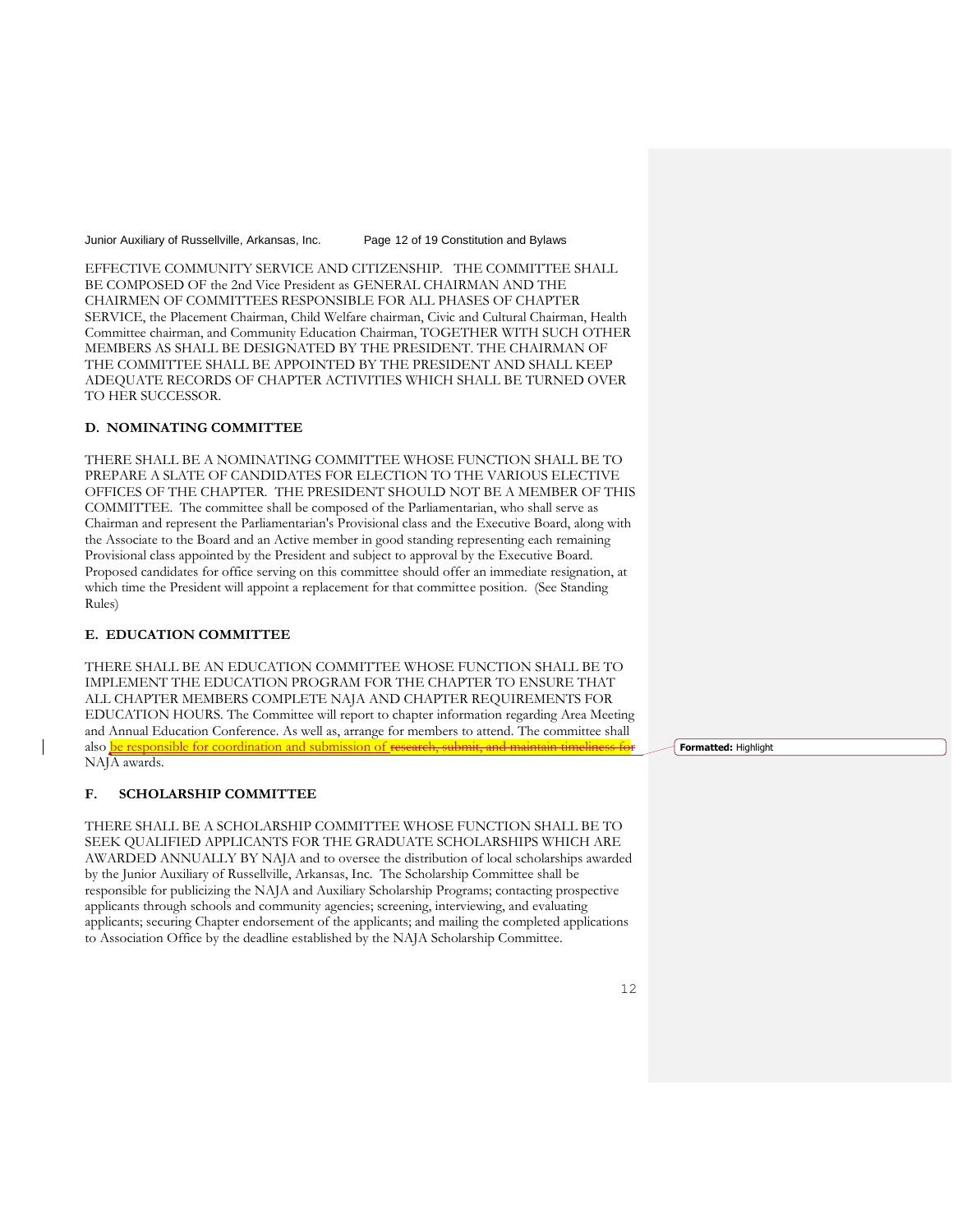Junior Auxiliary of Russellville, Arkansas, Inc. Page 13 of 19 Constitution and Bylaws

# **G. CONSTITUTION COMMITTEE**

There shall be a Constitution Committee whose purpose shall be to advise the Executive Board and the Chapter of any proposed changes in the Constitution and/or the Bylaws. The Constitution Committee shall be composed of the President who shall serve as Chairman, First Vice-President, Parliamentarian, the Associate to the Board, and any other members as shall be designated by the President.

# **H. PLACEMENT CHAIRMAN**

There shall be a Placement Chairman whose purpose shall be to keep a correct, classified record of all hours worked by the Chapter members. The Placement Chairman shall also serve on the Projects Committee.

# **I. CHILD WELFARE COMMITTEE**

There shall be a Child Welfare Committee whose purpose shall be to investigate and evaluate individual cases where children are in need, and to provide assistance by means of **health**, food, clothing, shelter, emotional support or referral to other agencies.

# **J. COMMUNITY EDUCATION COMMITTEE**

There shall be a Community Education Committee whose purpose shall be to provide educational and/or enrichment programs to the curriculum of the Russellville School District 14 in Pope County, Arkansas.

# **K. HEALTH COMMITTEE**

There shall be a Health Committee whose purpose shall be to provide educational and/or enrichment programs dealing with health and/or safety to the community.

# **L. CIVIC AND CULTURAL COMMITTEE**

There shall be a Civic and Cultural Committee whose purpose shall be to provide programs of education and/or enrichment in the areas of citizenship and/or culture to the community.

#### **M. SOCIAL COMMITTEE**

There shall be a Social Committee whose purpose shall be to make arrangements for Projects/Provisional Candidates Day, Provisional Coffee, Christmas Coffee, and the Spring Luncheon. Dates of events for which the committee is responsible shall be set by the Chairman, coordinating with the appropriate officer, group or Executive Board.

**Formatted:** Highlight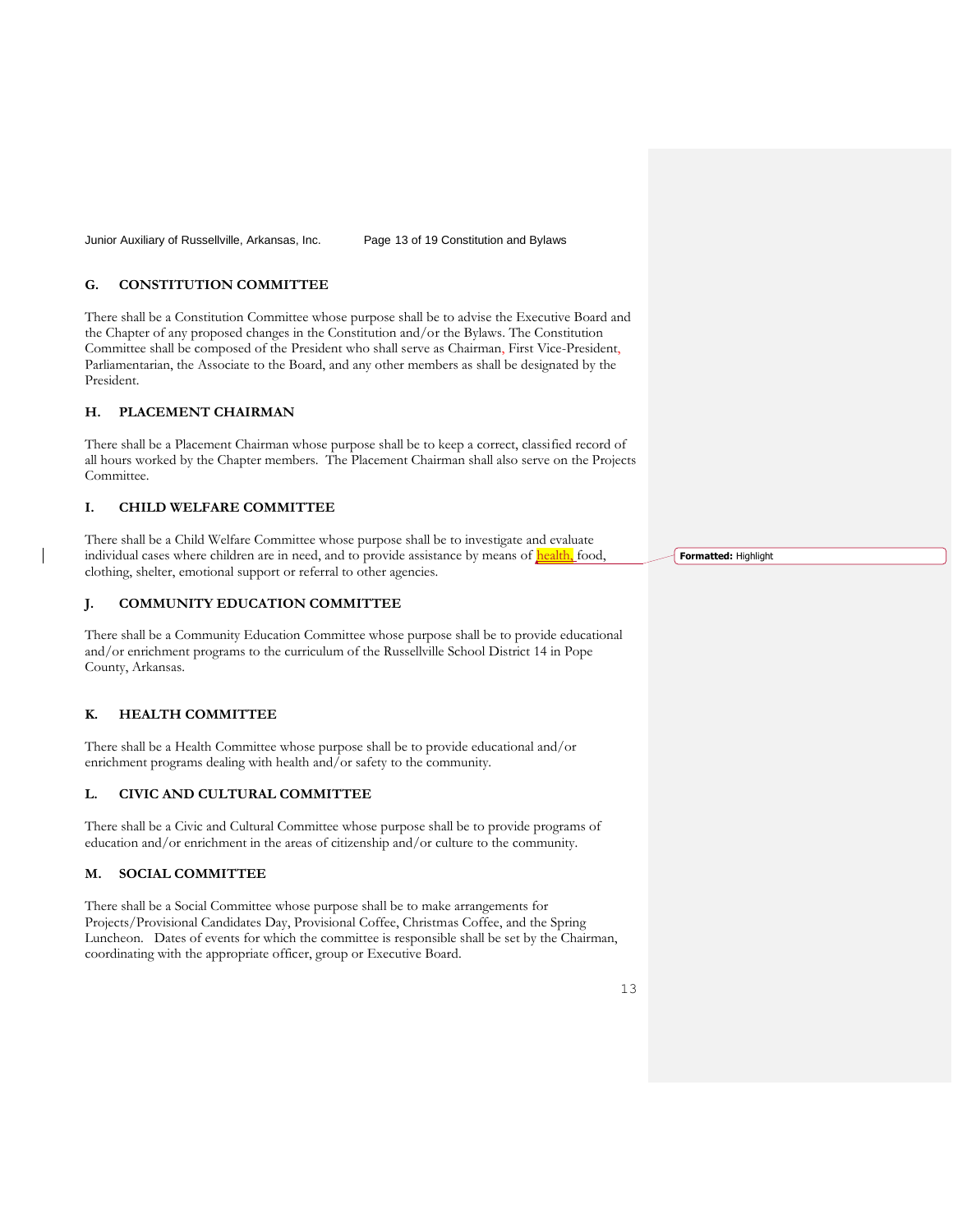Junior Auxiliary of Russellville, Arkansas, Inc. Page 14 of 19 Constitution and Bylaws

# **N. PROPERTIES COMMITTEE**

There shall be a Properties Committee whose purpose shall be to inventory, maintain and handle rentals, if applicable, for all properties of the Chapter. Junior Auxiliary may rent out personal property of the organization upon approval of the Property Chair, President and Associate to the Board.

# **O. OUTREACH COMMITTEE**

There shall be an Outreach Committee whose purpose shall be to reach out to Life and Associate members through semi-annual emails and/or phone calls. The committee shall arrange the annual chapter Self-Evaluation in keeping with, but not limited to, the guidelines found in the NAJA Chapter President's Notebook. The Historian shall serve as Chairman, with other members as designated by the President.

# **P. GRANT COMMITTEE**

The committee shall research, submit, and maintain timeliness for Grant opportunities for the chapter.

# **Q. CROWN CLUB COMMITTEE**

There shall be a Crown Club Committee whose purpose is working with high school girls in 10th – 12th grade, who are interested in bettering their community. Through the mentorship of JA, the girls are able to learn leadership development & personal skills through the act of service in the community. They are responsible for organizing as well as implementing service projects and fundraisers. The Chairman shall be over the Public Relations of the Crown Club. The Crown Club shall also have three Co-Chairs that are each over a different project: Cinderella's Closet, Food Pantry, and Cyclone Cyclers.

#### SECTION 2. SPECIAL COMMITTEES

Special committees shall be appointed by the President who shall designate the powers and term of service.

#### **ARTICLE X-PROGRAM**

IN DEVELOPING THE PROGRAM OF SERVICE THE CHAPTER SHALL CONSIDER: a.) COMMUNITY RESOURCES, b.) COMMUNITY NEEDS, AND c.) EFFECTIVE WAYS OF MEETING THESE NEEDS.

THE JUNIOR AUXILIARY OF RUSSELLVILLE, ARKANSAS, INC., SHALL UNDERTAKE THOSE ACTIVITIES WHICH ENHANCE COMMUNITY SERVICES AND RESOURCES, CONTINUE THE EDUCATION OF MEMBERS IN THE VARIOUS FIELDS OF PUBLIC SERVICE, AND MEET THE NEEDS OF MEMBERS.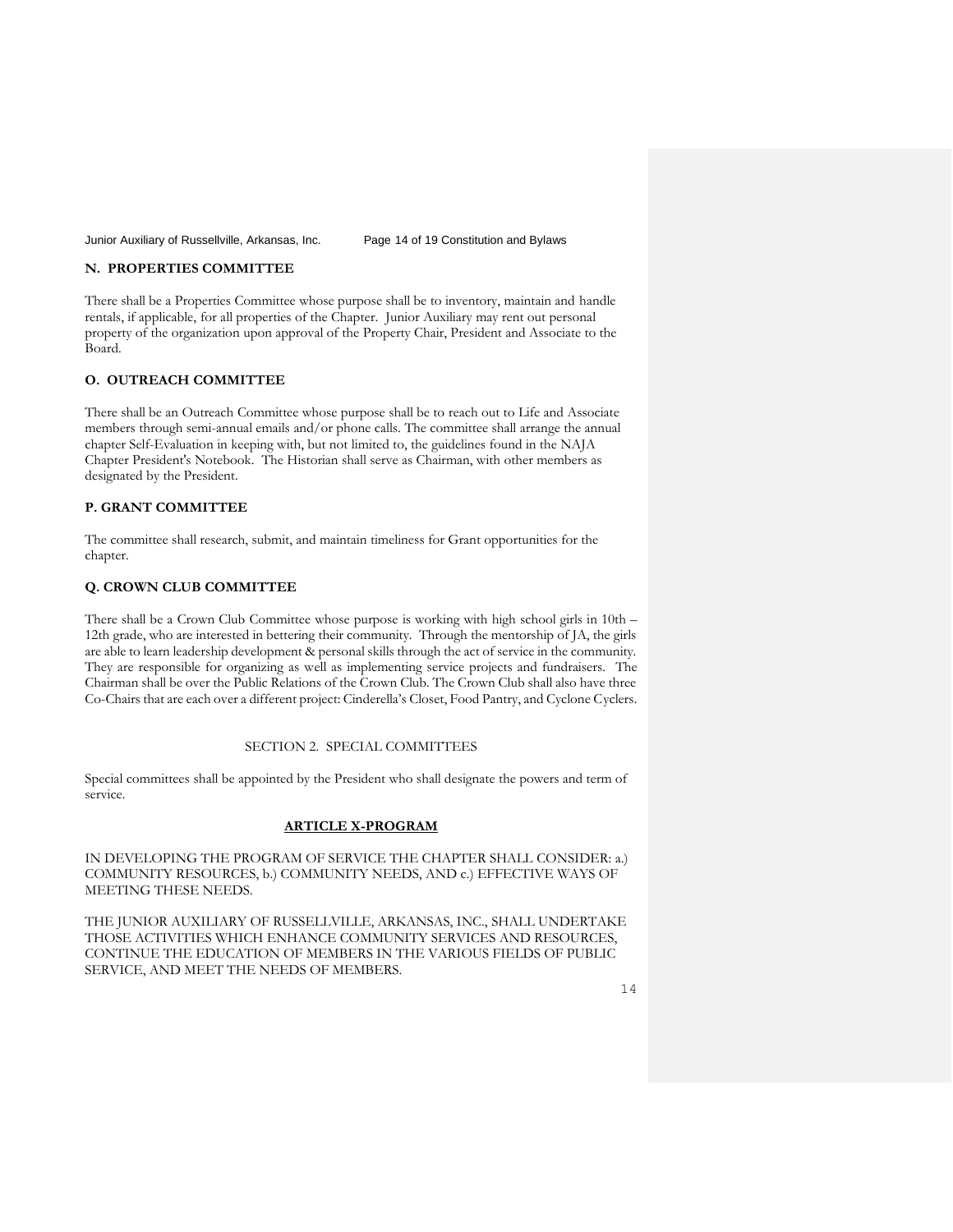Junior Auxiliary of Russellville, Arkansas, Inc. Page 15 of 19 Constitution and Bylaws

A PROJECT IS A PLANNED UNDERTAKING IN THE FIELDS OF WELFARE, HEALTH, RECREATION, CULTURE, OR EDUCATION FOR WHICH THE CHAPTER HAS SOME PART OF FINANCIAL OR ADMINISTRATIVE RESPONSIBILITY.

# SECTION 1. ELIGIBILITY

ELIGIBILITY OF PROJECTS SHALL BE DETERMINED BY THE PURPOSE STATED IN THE ARTICLES OF INCORPORATION. AN ELIGIBLE ACTIVITY MUST BE INTERPRETED AS BEING SUCH ACTIVITY AS BENEFITS THE MEMBERS AND THE ORGANIZATION, PRECLUDES OVERLAPPING IN THE FIELD OF SERVICE AND IS OF SUFFICIENT IMPORTANCE TO WARRANT THE PARTICIPATION OF THE MEMBERS.

THE CHAPTER MAY ENGAGE IN AS MANY ELIGIBLE PROJECTS AS IS CONSISTENT WITH EFFICIENCY AND EFFECTIVENESS. ADOPTION OF OR PARTICIPATION IN PROJECTS SPONSORED BY OTHER RELIGIOUS, SCHOOL, OR CIVIC ORGANIZATIONS SHOULD BE KEPT TO A MINIMUM. CHAPTER INVOLVEMENT IN ANY POLITICAL ACTIVITY IS PROHIBITED.

# SECTION 2. REQUIREMENTS

THE CHAPTER MUST ENGAGE IN AT LEAST ONE CHILD WELFARE PROJECT (NATIONAL SERVICE PROJECT) FOR WHICH THE CHAPTER HAS FULL ADMINISTRATIVE RESPONSIBILITY.

ALL PROJECTS UNDERTAKEN BY THE CHAPTER MUST BE VOTED UPON BY THE CHAPTER MEMBERSHIP.

# **ARTICLE XI-POLICIES**

#### SECTION 1. FISCAL YEAR

THE FISCAL YEAR SHALL BE FROM MAY 1 THROUGH APRIL 30.

## SECTION 2. INUREMENT OF INCOME

NO PART OF THE NET EARNINGS OF THE CORPORATION SHALL INURE TO THE BENEFIT OF, OR BE DISTRIBUTABLE TO, ITS MEMBERS, DIRECTORS, OFFICERS OR OTHER PRIVATE PERSONS EXCEPT THAT THE CORPORATION SHALL BE AUTHORIZED AND EMPOWERED TO PAY REASONABLE COMPENSATION FOR SERVICES RENDERED.

SECTION 3. CONFLICT OF INTEREST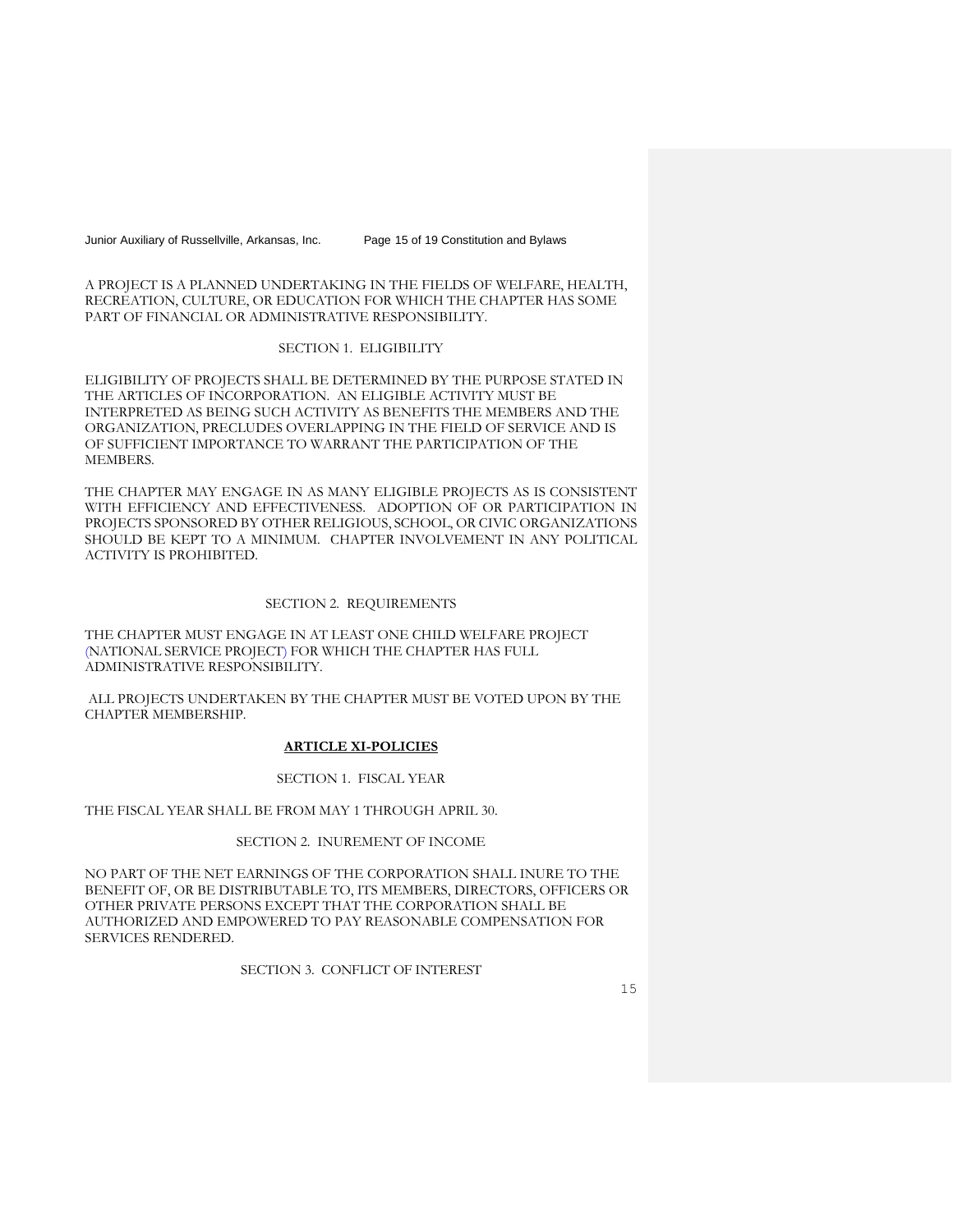Junior Auxiliary of Russellville, Arkansas, Inc. Page 16 of 19 Constitution and Bylaws

ANY MEMBER OF THE JUNIOR AUXILIARY OF Russellville, AR SHALL HAVE A DUTY OF LOYALTY TO THE CHAPTER AND SHALL NOT USE HER POSITION AS AN OFFICER, CHAIRMAN OR VOLUNTEER FOR PERSONAL BENEFIT. IF A MEMBER IS AWARE OF A POTENTIAL CONFLICT OF INTEREST WITH ANY MATTER COMING BEFORE THE CHAPTER THAT MAY RESULT IN A DIRECT BENEFIT TO THE MEMBER AND/OR HER FAMILY, THE MEMBER HAS A DUTY OF FULL DISCLOSURE TO THE CHAPTER EXECUTIVE COMMITTEE WHICH WILL MAKE THE DETERMINATION WHETHER THE MEMBER SHOULD RECUSE HERSELF FROM THE DISCUSSION AND DECISION.

#### SECTION 4. LEGISLATIVE OR POLITICAL ACTIVITIES

NO SUBSTANTIAL PART OF THE ACTIVITIES OF THE CORPORATION SHALL BE THE CARRYING ON OF PROPAGANDA OR OTHERWISE ATTEMPTING TO INFLUENCE LEGISLATION AND THE CORPORATION SHALL NOT PARTICIPATE IN OR INTERVENE IN (INCLUDING THE PUBLISHING OR DISTRIBUTION OF STATEMENTS) ANY POLITICAL CAMPAIGN ON BEHALF OF ANY CANDIDATE FOR PUBLIC OFFICE.

#### SECTION 5. OPERATIONAL LIMITATIONS

NOTWITHSTANDING ANY OTHER PROVISIONS OF THESE BYLAWS, THE CORPORATION SHALL NOT CARRY ON ANY OTHER ACTIVITIES NOT PERMITTED TO BE CARRIED ON (A) BY A CORPORATION EXEMPT FROM FEDERAL INCOME TAX UNDER SECTION 501 (C)(3) OF THE INTERNAL REVENUE CODE OF 1986 (OR THE CORRESPONDING PROVISION OF ANY FUTURE UNITED STATES INTERNAL REVENUE LAW) OR (B) BY A CORPORATION, CONTRIBUTIONS TO WHICH ARE DEDUCTIBLE UNDER SECTION 170(C)(2) OF THE INTERNAL REVENUE CODE OF 1986 (OR THE CORRESPONDING PROVISION OF ANY FUTURE UNITED STATES INTERNAL REVENUE LAW).

# SECTION 6. FINANCIAL RECORDS

THE BOOKS OF ACCOUNT OF THIS CHAPTER SHALL BE KEPT IN ACCORDANCE WITH SOUND ACCOUNTING PRACTICES AND AN ANNUAL REPORT OF THE BALANCE SHEET SHALL BE READ AT A CHAPTER MEETING.

#### SECTION 7. CODE OF CONDUCT

The Chapter's reputation that of its members collectively and individually, directly impacts the Chapter's ability to conduct the business of the Chapter including, but not limited to, executing successful finance projects and service projects and recruiting and retaining members. Chapter business and votes shall be considered confidential. As such, members shall use discretion in discussing Chapter business matters outside of a general business meeting, Executive Board meeting or committee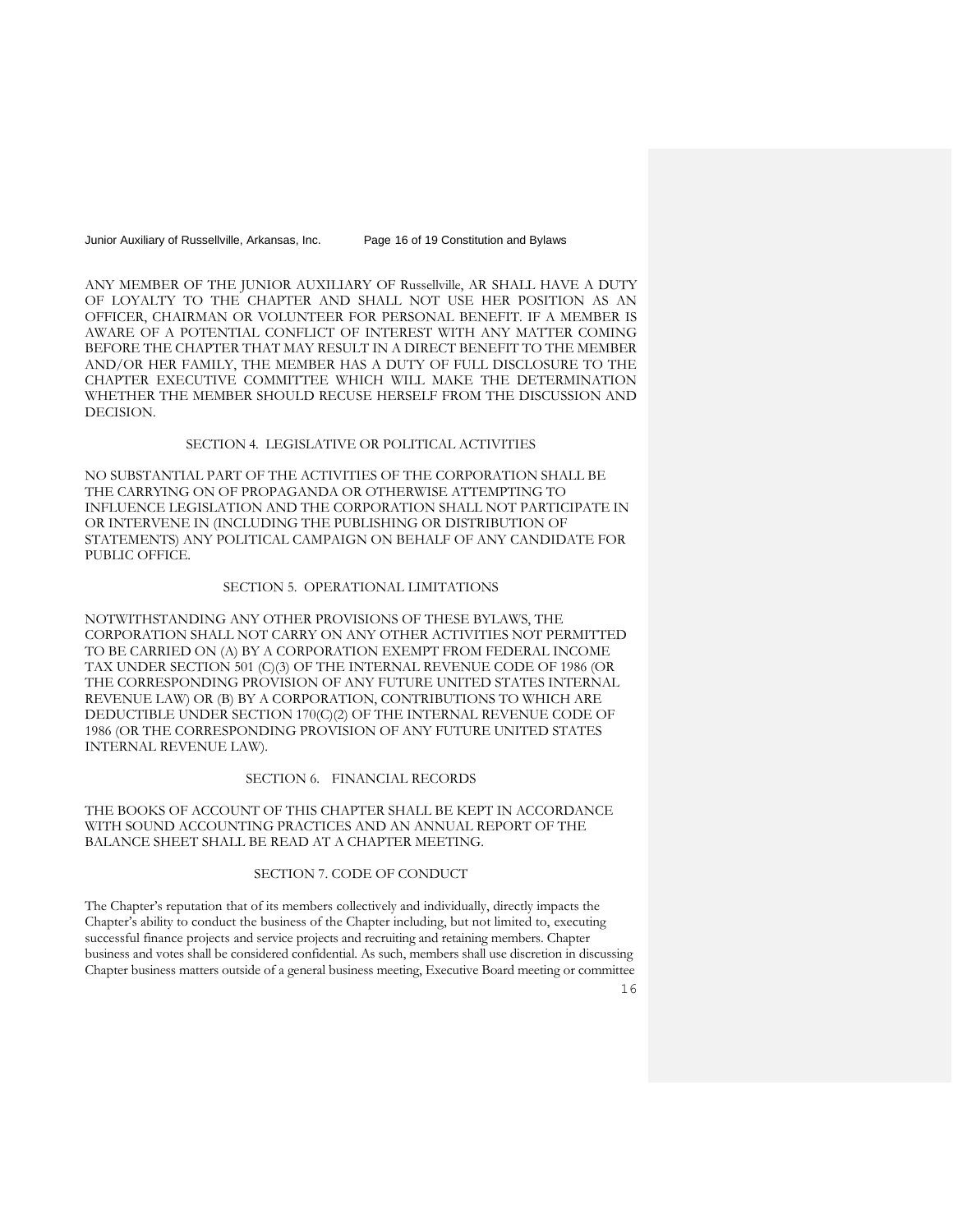Junior Auxiliary of Russellville, Arkansas, Inc. Page 17 of 19 Constitution and Bylaws

meeting. This includes, but it is not limited to, discussing Chapter business and the decision of the Board and Chapter with individuals who are not members of the Chapter, making comments in a public setting or via social media, and generally disparaging the Chapter and/or any of its members. Members whose actions and conduct violate this policy shall be brought before the Executive Board and may incur fines and penalties up to and including expulsion from the Chapter membership at the Executive Board's discretion.

# **ARTICLE XII-AMENDMENTS AND PARLIAMENTARY AUTHORITY**

The Constitution and Bylaws may be amended at any Chapter meeting. The procedures for amendment may begin in any of the following ways:

(1) Written proposed changes signed by five (5) Active members may be presented to the Chairman of the Constitution Committee, who in turn will present the changes to the Executive Board. (2) The Constitution Committee shall present the proposed changes to the Executive Board. (3) The Executive Board may propose changes directly to the membership verbally and in writing one (1) month prior to voting on the amendment.

If the Executive Board shall approve the proposed changes, they shall then be presented to the Chapter at large, orally and in writing, one (1) month prior to voting on the amendments. A twothirds (2/3) vote of the members present shall be required to adopt such changes.

**ROBERT'S RULES OF ORDER (NEWLY REVISED)** SHALL BE THE AUTHORITY FOR ALL MATTERS OF PROCEDURE NOT SPECIFICALLY COVERED BY THE BYLAWS OR BY SPECIAL RULES OF PROCEDURE ADOPTED BY THE CHAPTER.

#### **ARTICLE XIII-DISSOLUTION**

SHOULD THE JUNIOR AUXILIARY OF RUSSELLVILLE, ARKANSAS, INCORPORATED EVER BE DISSOLVED PURSUANT TO ARKANSAS CODE SECTION 4-28-207 Charitable, religious, etc., organizations (Amendment of articles of incorporation by operation of law), THE DISPOSITION OF ALL ASSETS OF THE CORPORATION REMAINING SHALL BE DISTRIBUTED TO ONE OR MORE EXEMPT PURPOSES, AS OUTLINED IN IRS REGULATION SECTION 1.501 (c) (3)-1(b) (4).

UPON THE DISSOLUTION OF THIS CORPORATION, THE EXECUTIVE BOARD SHALL, AFTER PAYING OR MAKING PROVISIONS FOR THE PAYMENT OF ALL THE LIABILITIES OF THE CORPORATION, DISPOSE OF ALL THE ASSETS OF THE CORPORATION EXCLUSIVELY FOR THE PURPOSES OF THE CORPORATION IN SUCH MANNER, OR TO SUCH ORGANIZATION OR ORGANIZATIONS ORGANIZED AND OPERATED EXCLUSIVELY FOR CHARITABLE, EDUCATIONAL, RELIGIOUS, OR SCIENTIFIC PURPOSES AS SHALL AT THE TIME QUALIFY AS AN EXEMPT ORGANIZATION OR ORGANIZATIONS UNDER SECTION 501 (C) (3) OF THE INTERNAL REVENUE CODE OF 1986 (OR THE CORRESPONDING PROVISION OF ANY FUTURE UNITED STATES INTERNAL REVENUE LAW), AS THE EXECUTIVE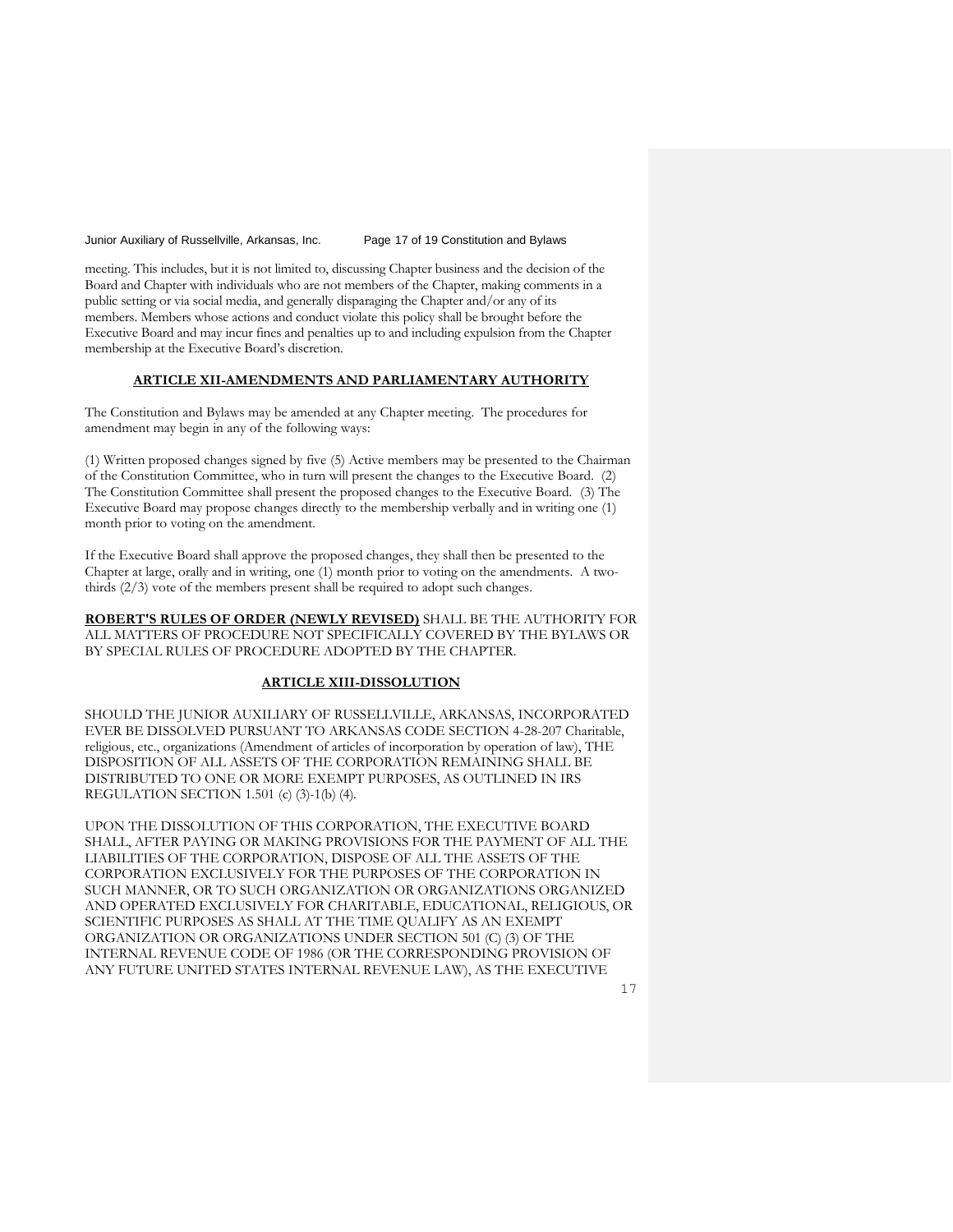Junior Auxiliary of Russellville, Arkansas, Inc. Page 18 of 19 Constitution and Bylaws

BOARD SHALL DETERMINE. ANY SUCH ASSETS NOT SO DISPOSED OF SHALL BE DISPOSED OF BY THE COURT OF COMMON PLEAS OF THE COUNTY IN WHICH THE PRINCIPAL OFFICE OF THE CORPORATION IS THEN LOCATED, EXCLUSIVELY FOR SUCH PURPOSES OR TO SUCH ORGANIZATION OR ORGANIZATIONS, AS SAID COURT SHALL DETERMINE, WHICH ARE ORGANIZED AND OPERATED EXCLUSIVELY FOR SUCH PURPOSES.

# **ARTICLE XIV-INDEMNIFICATION**

The Junior Auxiliary of Russellville, Arkansas, Inc. shall have the power to indemnify any person who was, or is a party, or is threatened to be a party to any threatened pending, or completed action, suit, or proceeding, whether civil, criminal, administrative, or investigative, other than an action by or in the right of the corporation, by reason of the fact that the person is or was a director, officer, employee or agent of the corporation, or is or was serving at the request of the corporation as a director, officer, employee or agent of another corporation, partnership, joint venture, trust or other enterprise, against expenses, including attorneys' fees, judgments, fines and amounts paid in settlement actually and reasonably incurred by the person in connection with the action, suit, or other proceeding to the extent permitted under Act 576 of 1965 of the State of Arkansas as now or hereinafter amended.

#### **ARTICLE XV—REGISTERED AGENT AND REGISTERED OFFICE FOR SERVICE OF PROCESS**

## SECTION 1. REGISTERED AGENT AND REGISTERED OFFICE

Pursuant to Arkansas law, a Registered Agent along with a Registered Office for service of process must be on file with the Secretary of State.

It shall be the responsible of the Executive Board to ensure that the records on file with the Secretary of State remain current. To this end, the Executive Board shall review both the name of the Registered Agent and the address of the Registered Office for service of process on file with the Secretary of State at least once every five years.

# SECTION 2. CHANGE OF REGISTERED AGENT AND REGISTERED OFFICE

When appropriate, the Executive Board shall name a new Registered Agent along with a new Registered Office for service of process.

It shall be the responsibility of the Executive Board to designate an individual to update said records with the Secretary of State. The Designee shall see that the appropriate forms are filed and that that the appropriate filing fee is paid. The Designee shall report back to the Executive Board upon completion.

# SECTION 3. MAINTENANCE OF RECORDS

The Junior Auxiliary of Russellville, Arkansas, Incorporated shall maintain all forms filed with the